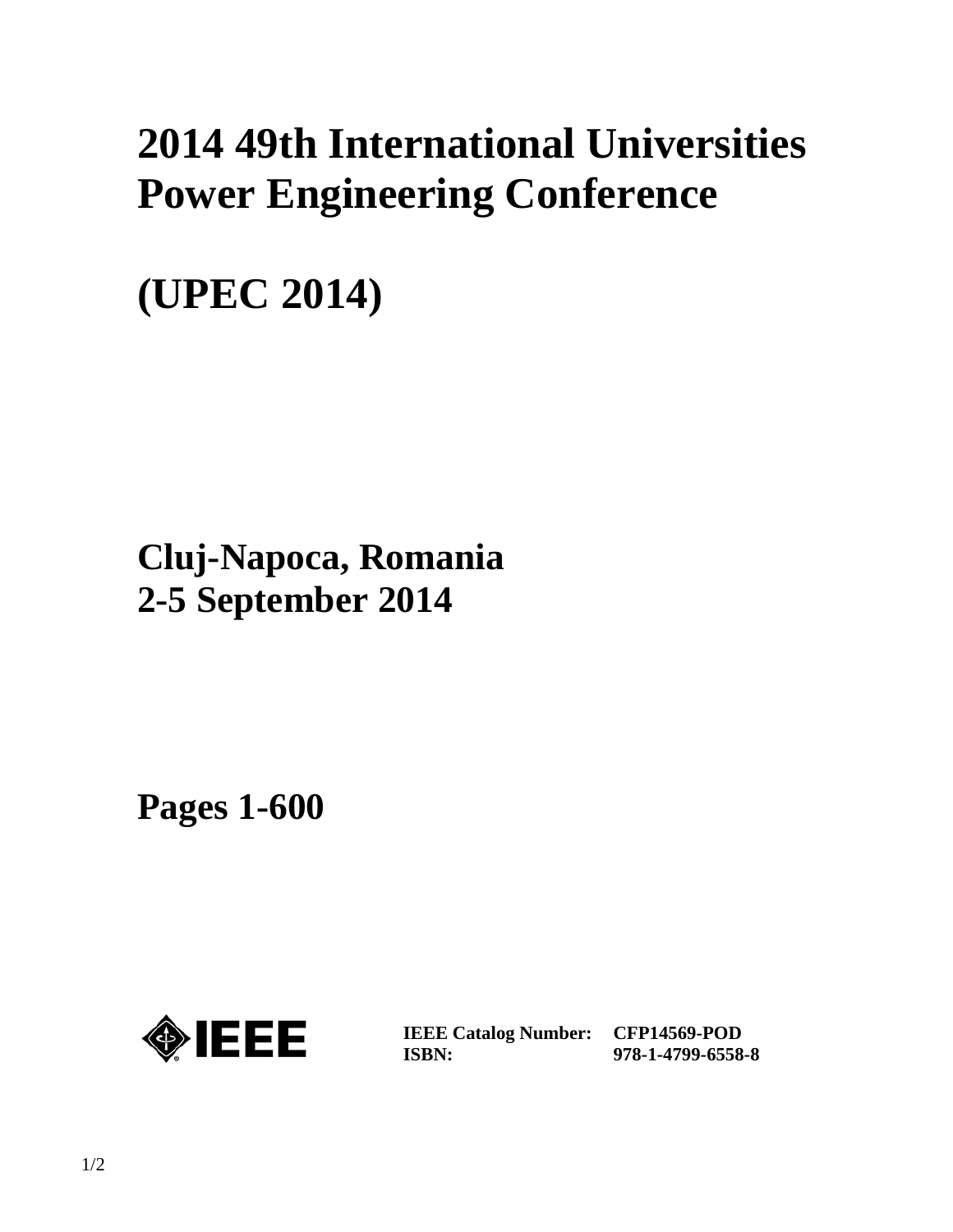### **TABLE OF CONTENTS**

| <b>SMART GRID CONCEPTS APPLIED TO SELF-HEALING IN DISTRIBUTION SYSTEM </b> 1<br>Bernardon, D.P.; Canha, L.N.; Abaide, A.R.; Garcia, V.J.; Sperandio, M.; Lopes, G.S. |  |
|----------------------------------------------------------------------------------------------------------------------------------------------------------------------|--|
|                                                                                                                                                                      |  |
| THE INFLUENCE OF CRITICAL DISTANCE ON MONITORING DIPS IN THE MV NETWORK                                                                                              |  |
| Weldemariam, L.E.; Cuk, V.; Cobben, J.F.G.; Kling, W.L.                                                                                                              |  |
| DISTRIBUTION NETWORK DEVELOPMENT BASED ON STOCHASTIC MODELLING                                                                                                       |  |
|                                                                                                                                                                      |  |
| Kolenc, Marko ; Papic, Igor ; Blazic, Bostjan                                                                                                                        |  |
| EQUIPMENT FOR MONITORING AND COMBATING OF NON-TECHNICAL LOSSES IN                                                                                                    |  |
|                                                                                                                                                                      |  |
| Penner, Norbert ; Bettiol, Arlan Luiz ; Cortina, Jair Andre ; Passos, Luis Fernando do N. ; Carniato, Antonio ;                                                      |  |
| Martin, Rodolfo Podesta                                                                                                                                              |  |
| DESIGN AND DEVELOPMENT OF AN INTEGRATED COMPUTATIONAL SIMULATOR FOR                                                                                                  |  |
| ANALYSIS AND VALIDATION OF THE IMPLEMENTATION OF SMART GRIDS IN                                                                                                      |  |
|                                                                                                                                                                      |  |
| Bettiol, Arlan Luiz; Penner, Norbert; de Albuquerque, Celio V.N.; Carniato, Antonio; Cortina, Jair Andre;                                                            |  |
| Homma, Rafael Zimmermann ; Passos, Luis Fernando do N. ; Calefi, Ricardo ; Molina, Fernando Hidalgo                                                                  |  |
| ANALYSIS OF THE DISTRIBUTED GENERATION FOR ANCILLARY SERVICES SUPPORT IN                                                                                             |  |
|                                                                                                                                                                      |  |
| Brignol, W.S.; Barin, A.; Canha, L.N.; Santos, A.C.F.R.; Abaide, A.R.; De Carli, M.P.                                                                                |  |
| <b>IMPACT OF DRIVER BEHAVIOUR ON AVAILABILITY OF ELECTRIC VEHICLE STORED</b>                                                                                         |  |
|                                                                                                                                                                      |  |
| Morgan, Luke; Strickland, Dani; Chittock, Laurence                                                                                                                   |  |
| <b>INVESTIGATION OF PARTICLE SWARM OPTIMIZATION AS TECHNIQUE FOR REACTIVE</b>                                                                                        |  |
|                                                                                                                                                                      |  |
| Pisica, Ioana; Taylor, Gareth; Traistaru, Sebastian                                                                                                                  |  |
| NO LOAD SHEDDING DEFENCE SCHEME AS REINFORCEMENT IN ACEH PROVINCE                                                                                                    |  |
|                                                                                                                                                                      |  |
| Barus, Dhany Harmeidy; Pramono, Eko Yudo                                                                                                                             |  |
| POWER OPTIMIZATION FOR A HYDROCARBON INDUSTRIAL PLANT USING A GENETIC                                                                                                |  |
|                                                                                                                                                                      |  |
| Al-Hajri, Muhammad Tami; Abido, M.A.; Darwish, M.K.                                                                                                                  |  |
| CLOUD COMPUTING FOR MONITORING AND CONTROLLING OF DISTRIBUTED ENERGY                                                                                                 |  |
|                                                                                                                                                                      |  |
| Bitzer, Berthold ; Gebretsadik, Enyew Sileshi                                                                                                                        |  |
|                                                                                                                                                                      |  |
| Albu, Mihaela ; Boicea, Valentin A. ; Craciunescu, Aurelian ; Toma, Lucian ; Dumitrescu, Ana Maria                                                                   |  |
|                                                                                                                                                                      |  |
| Yu, Dongmin; Lian, Bo; Dunn, Roderick; Le, Simon                                                                                                                     |  |
| IMPACT OF DEMAND RESPONSE IN AN ISOLATED SYSTEM WITH HIGH PV                                                                                                         |  |
|                                                                                                                                                                      |  |
| Asensio, Miguel; Contreras, Javier                                                                                                                                   |  |
| HARMONICS AND INTERHARMONICS ANALYSIS OF POWER SIGNALS USING GAUSSIAN                                                                                                |  |
|                                                                                                                                                                      |  |
| Miron, Anca; Chindris, Mircea D.; Cziker, Andrei                                                                                                                     |  |
| A SURVEY ON CLOUD-BASED SOFTWARE PLATFORMS TO IMPLEMENT SECURE SMART                                                                                                 |  |
|                                                                                                                                                                      |  |
| Genge, Bela ; Beres, Adela ; Haller, Piroska                                                                                                                         |  |
| UPS SYSTEM: HOW CAN FUTURE TECHNOLOGY AND TOPOLOGY IMPROVE THE                                                                                                       |  |
|                                                                                                                                                                      |  |
| Milad, M.; Darwish, M.                                                                                                                                               |  |
|                                                                                                                                                                      |  |
| Zanaj, Elma ; Elbasani, Ermal ; Alinci, Mirjeta ; Kotobelli, Ezmerina ; Zanaj, Blerina                                                                               |  |
| ACHIEVING DEMAND SIDE MANAGEMENT WITH APPLIANCE CONTROLLER DEVICES                                                                                                   |  |
| Kaira, L.; Nthontho, M.; Chowdhury, S.                                                                                                                               |  |
| PRECISE MODELLING OF SWITCHING AND CONDUCTION LOSSES IN CASCADED H-                                                                                                  |  |
|                                                                                                                                                                      |  |
| Alamri, Basem; Darwish, Mohamed                                                                                                                                      |  |
|                                                                                                                                                                      |  |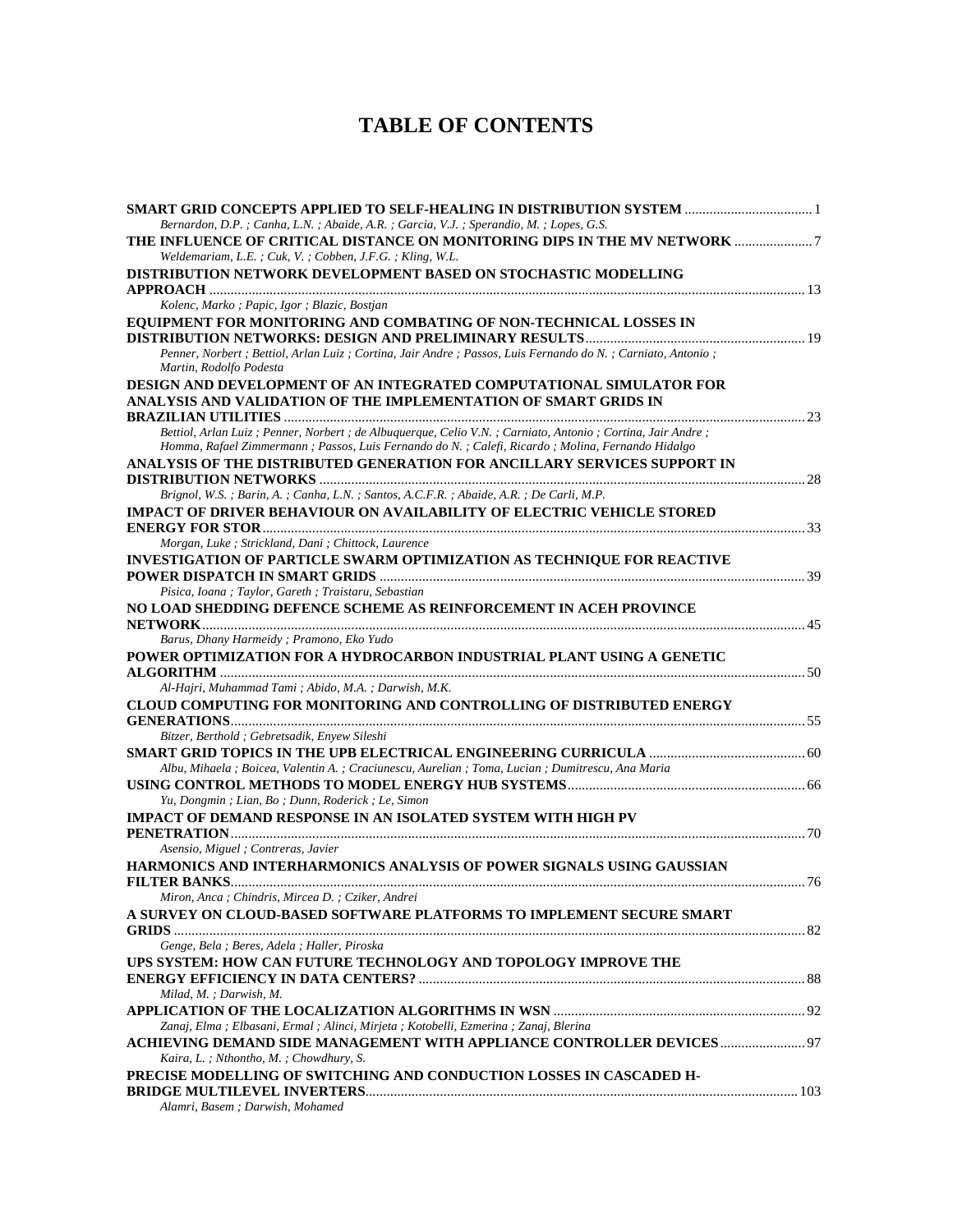| THE COGENERATION SYSTEM BASED ON SOLID BIOMASS USING STIRLING ENGINE 109                                       |  |
|----------------------------------------------------------------------------------------------------------------|--|
| Oros Pop, Teodora ; Vadan, Ioan ; Ceclan, Andrei                                                               |  |
| RESOURCE ALLOCATION OF ON-SITE PV PRODUCTION WITHIN THE BUILT                                                  |  |
| Tolboom, S.; Hurtado, L.A.; Nguyen, P.H.; Vonk, B.M.J.; Kling, W.L.                                            |  |
|                                                                                                                |  |
| PERFORMANCE EVALUATION OF ROCOF BASED LOSS OF GRID SCHEME FOR                                                  |  |
| MICROGRID ISLANDING PREVENTION FOR DIFFERENT GRID FAULT TYPES NEAR                                             |  |
|                                                                                                                |  |
| Gangat, A.; Buque, C.; Chowdhury, S.                                                                           |  |
|                                                                                                                |  |
| Fleckenstein, Marco; Neumann, Claus; Balzer, Gerd; Wasserrab, Andreas                                          |  |
| A NEW CONTROL METHOD FOR THE POWER INTERFACE IN POWER HARDWARE-IN-                                             |  |
|                                                                                                                |  |
| Guillo-Sansano, E.; Roscoe, A.J.; Jones, C.E.; Burt, G.M.                                                      |  |
| <b>CHARACTERIZATION OF SOLAR IRRADIANCE PROFILES FOR PHOTOVOLTAIC SYSTEM</b>                                   |  |
|                                                                                                                |  |
| Chicco, Gianfranco; Cocina, Valeria; Spertino, Filippo                                                         |  |
| <b>SCALABLE REAL-TIME CONTROLLER HARDWARE-IN-THE-LOOP TESTING FOR</b>                                          |  |
|                                                                                                                |  |
| Avras, Andreas; Roscoe, Andrew J.; Burt, Graeme M.                                                             |  |
| DOWNSIZING FUEL CELL CAPACITY IN A HYBRID HYDROGEN VEHICLE BY                                                  |  |
|                                                                                                                |  |
| Wu, Wei ; Bucknall, Richard W.G.                                                                               |  |
|                                                                                                                |  |
| THE POTENTIAL AND POSSIBLE EFFECTS OF POWER GRID SUPPORT ACTIVITIES ON                                         |  |
| BUILDINGS: AN ANALYSIS OF EXPERIMENTAL RESULTS FOR VENTILATION SYSTEM  157                                     |  |
| Aduda, Kennedy O.; Mocanu, Elena; Boxem, Gert; Nguyen, Phuong H.; Kling, Wil L.; Zeiler, Wim                   |  |
| ANALYSIS OF CUSTOMER PROFILES ON AN ELECTRICAL DISTRIBUTION NETWORK 163                                        |  |
| Akperi, Brian; Matthews, Peter                                                                                 |  |
| A NEW PHOTOVOLTAIC-THERMAL HYBRID MODULE: THERMAL-ELECTRIC MODEL                                               |  |
|                                                                                                                |  |
| D'Angola, A.; Zaffina, R.; Enescu, D.; Fracastoro, G.; Spertino, F.                                            |  |
| AN IGBT BASED SERIES POWER FLOW CONTROLLER FOR MULTI-TERMINAL HVDC                                             |  |
|                                                                                                                |  |
| Balasubramaniam, Senthooran ; Liang, Jun ; Ugalde-Loo, Carlos E.                                               |  |
| PROOF OF CONCEPT DATA LOGGER FOR NON-ACTIVE POWER MEASUREMENT 181                                              |  |
| Martindale, Christine F.; Verrinder, Robyn A.; Gaunt, C.T.                                                     |  |
| INVESTIGATION ON INSULATION REQUIREMENT FOR MOTOR DRIVEN BY PWM                                                |  |
|                                                                                                                |  |
|                                                                                                                |  |
| Patel, S.J.; Joshi, S.K.                                                                                       |  |
| OPTIMAL CONTROL OF A HYBRID SYSTEM OF PHOTOVOLTAIC AND FUEL CELL IN                                            |  |
|                                                                                                                |  |
| Matsuura, Juniku; Kawahara, Koji; Yoshifumi, Zoka                                                              |  |
|                                                                                                                |  |
| Dulau, Lucian Ioan ; Abrudean, Mihail ; Bica, Dorin                                                            |  |
| PLANNING ALGORITHM FOR OPTIMAL CHP GENERATION PLANT CONNECTION IN                                              |  |
|                                                                                                                |  |
| Boljevic, Sreto                                                                                                |  |
| <b>EMPOWER UNIVERSITY EFFICIENCY. SOLUTIONS INVESTIGATION WITHIN THE</b>                                       |  |
|                                                                                                                |  |
| Vezer, Krisztina ; Ceclan, Andrei ; Czumbil, Levente                                                           |  |
| ANALYSIS OF INDUCED ELECTROMAGNETIC PERTURBATIONS IN ELECTRICAL AND                                            |  |
|                                                                                                                |  |
| Czumbil, Levente ; Stet, Denisa ; Micu, Dan Doru ; Braicu, Stefan ; Manea, Bogdan ; Spinean, Sorin             |  |
|                                                                                                                |  |
| NUMERICAL MODELLING OF A WIND FARM LOCATED IN THE SOUTH AREA OF                                                |  |
|                                                                                                                |  |
| Stet, Denisa ; Micu, Dan Ovidiu ; Ceclan, Andrei ; Czumbil, Levente ; Munteanu, Mihai ; Cretu, Mihaela ; Nicu, |  |
| Anca                                                                                                           |  |
| PARAMETRIC MULTIPHYSICS STATIC MODELS FOR A BRIDGE TYPE MEMS                                                   |  |
|                                                                                                                |  |
| Lup, Aurel-Sorin; Ciuprina, Gabriela; Sorohan, Stefan                                                          |  |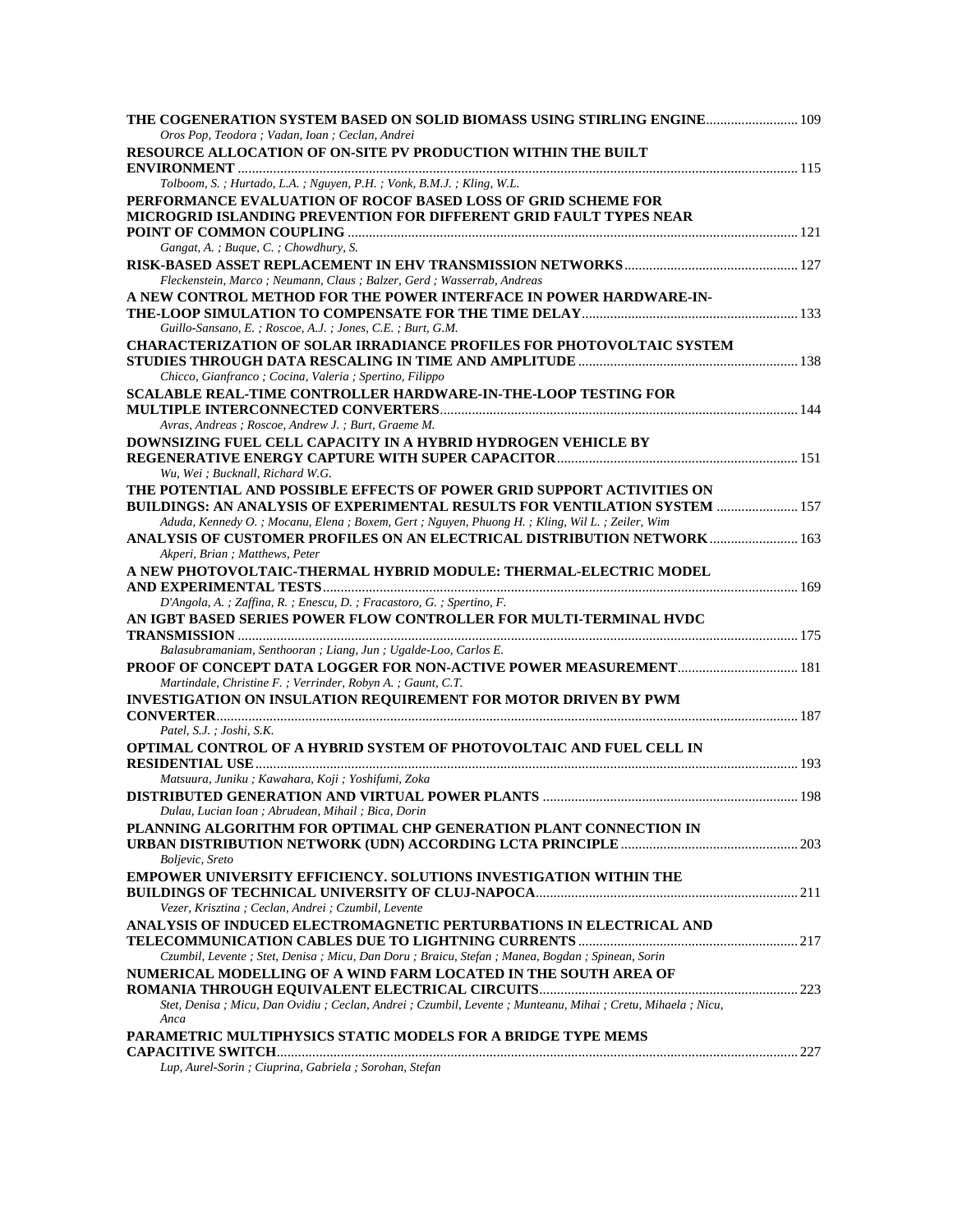| A WIRELESS POWER TRANSFER SYSTEM FOR ELECTRICAL VEHICLES EXPLOITING                            |  |
|------------------------------------------------------------------------------------------------|--|
| MAGNETICALLY COUPLED RESONANCE AND A TAPPED CAPACITANCE IMPEDANCE                              |  |
|                                                                                                |  |
| Rotaru, Mihai D.; Kheng, Tan Yen; Sykulski, Jan K.                                             |  |
|                                                                                                |  |
| Mavroeidis, Petros ; Yiasemi, Yiasoumis ; Kyriakides, Elias                                    |  |
|                                                                                                |  |
| Marmaras, C.; Corsaro, M.; Xydas, E.; Cipcigan, L.M.; Pastorelli, M.A.                         |  |
| <b>SHORT CIRCUIT TESTS TO DERIVE THE BUCKLING STRENGTH OF CONTINUOUSLY</b>                     |  |
| TRANSPOSED CABLE FOR POWER TRANSFORMERS UNDER THE INFLUENCE OF THE                             |  |
|                                                                                                |  |
| Geisler, D. ; Leibfried, T.                                                                    |  |
| <b>INTEGRATION OF ELECTRIC VEHICLES IN A MICROGRID WITH DISTRIBUTED</b>                        |  |
|                                                                                                |  |
| Hassan, A.S. ; Firrincieli, A. ; Marmaras, C. ; Cipcigan, L.M. ; Pastorelli, M.A.              |  |
| METHODS OF OPERATIONAL PLANNING OF THE DELIVERIES ON THE POWER ENERGY                          |  |
|                                                                                                |  |
| Rusina, Anastasia G. ; Rusin, George L.                                                        |  |
|                                                                                                |  |
| Yang, Qingqing; Gu, Chenghong; Le Blond, Simon; Li, Jianwei                                    |  |
| MRAS BASED SPEED SENSORLESS INDIRECT VECTOR CONTROL OF INDUCTION                               |  |
|                                                                                                |  |
| Rind, Saqib; Ren, Yaxing; Jiang, Lin                                                           |  |
| TRACTION MOTORS AND SPEED ESTIMATION TECHNIQUES FOR SENSORLESS                                 |  |
|                                                                                                |  |
| Rind, Saqib; Ren, Yaxing; Jiang, Lin                                                           |  |
| USING PARTICLE SWARM OPTIMIZATION FOR PLACEMENT OF DA IN DISTRIBUTION                          |  |
|                                                                                                |  |
| Castelijns, T.C.A.; de Groot, R.J.W.; Morren, J.; Slootweg, J.G.                               |  |
|                                                                                                |  |
| Sander, Rene ; Leibfried, Thomas                                                               |  |
| MULTI-TERMINAL HVDC CONTROL STRATEGIES APPLIED TO THE CIGRÉ B4 DC GRID                         |  |
|                                                                                                |  |
| Wenig, Simon ; Rink, Yannick ; Leibfried, Thomas                                               |  |
| SAFETY PERFORMANCE EVALUATION OF FENCE GROUNDING CONFIGURATIONS IN                             |  |
|                                                                                                |  |
| Datsios, Zacharias G.; Mikropoulos, Pantelis N.; Teneketzoglou, Andreas; Tzikas, Dimitrios     |  |
|                                                                                                |  |
| Chen, Shuji ; Jiang, L. ; Yao, W. ; Wu, Q.H.                                                   |  |
| THE VALUE OF PV ELECTRICITY GENERATION FOR DOMESTIC PROPERTIES IN THE                          |  |
|                                                                                                |  |
| Duan, Xi ; Redfern, Miles A                                                                    |  |
| AUTOMATIC ANALYSIS OF POLE MOUNTED AUTO-RECLOSER DATA FOR FAULT                                |  |
|                                                                                                |  |
| Wang, Xiaoyu; Strachan, Scott; Kirkwood, John; McArthur, Stephen                               |  |
| PROJECT SOLA BRISTOL MIGRATION FROM "ECOHOME" TO "INTEGRATED HOMES"  324                       |  |
| Kaushik, Surendra ; Dale, Mark ; Aggarwal, Raj ; Smyth, Andrew ; Redfern, Miles ; Waite, Keith |  |
|                                                                                                |  |
| Cameron, Calum D.; Taylor, Phil; Patsios, Charalampos                                          |  |
| FUNDAMENTAL STUDY ON VOLTAGE STABILITY OF INDUCTION GENERATORS FOR                             |  |
| WIND POWER GENERATION — VOLTAGE-POWER CURVES FOR VARIOUS TYPES OF                              |  |
|                                                                                                |  |
| Kuraishi, Kiyoto; Nanahara, Toshiya                                                            |  |
|                                                                                                |  |
| Watanabe, Kazuki ; Nanahara, Toshiya                                                           |  |
| TRANSIENT STABILITY OF A MULTI-MACHINE SYSTEM BASED ON SYNCHRONISED                            |  |
|                                                                                                |  |
| Mazibuko, T.F.; Ngoma, L.J.; Munda, J.L.; Akumu, A.O.; Chowdhury, S.P.                         |  |
| STUDY ON SMOOTHING EFFECTS OF PV OUTPUTS - METHOD WITH                                         |  |
|                                                                                                |  |
| Kikuchi, Kohei ; Nanahara, Toshiya                                                             |  |
|                                                                                                |  |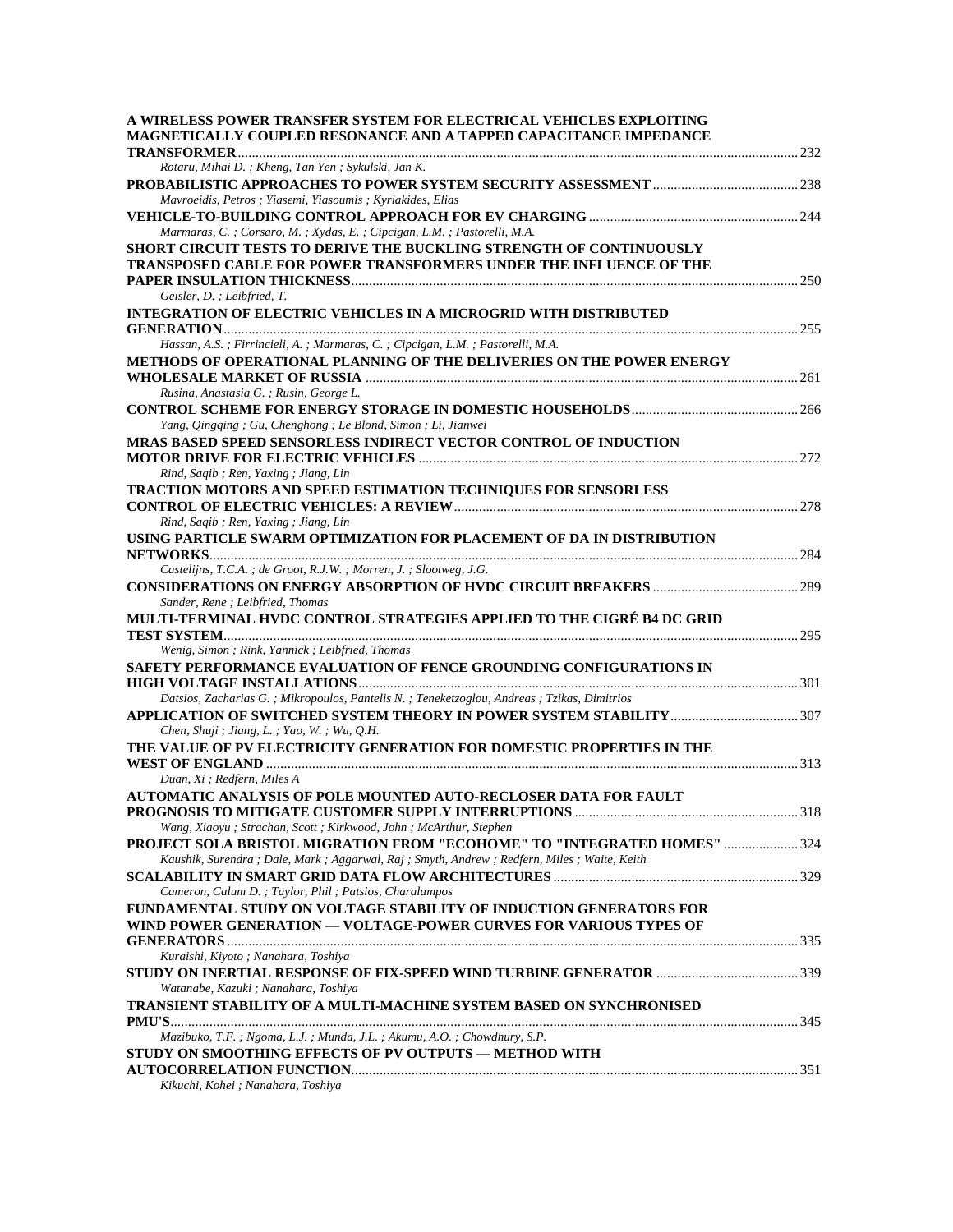| A SIMPLE LUMPED-EQUIVALENT CIRCUIT OF A PHOTOVOLTAIC PANEL FOR                                                                         |  |
|----------------------------------------------------------------------------------------------------------------------------------------|--|
|                                                                                                                                        |  |
| Matsuda, Kensaku; Nagaoka, Naoto; Higo, Tatsuya; Namba, Atsushi                                                                        |  |
| <b>OPTIMISATION OF RESIDENTIAL ELECTRIC APPLIANCE LOAD SCHEDULES TO</b>                                                                |  |
|                                                                                                                                        |  |
| Vermeulen, H.J.; Nieuwoudt, T.                                                                                                         |  |
| A SMART LOAD APPLIANCE APPLICATION USING A SINGLE COMPRESSOR FRIDGE-                                                                   |  |
|                                                                                                                                        |  |
| Almenta, Macarena Martin; Morrow, John; Best, Robert; Fox, Brendan; Foley, Aoife                                                       |  |
| MODELING THE HIGH FREQUENCY BEHAVIOR OF THE ROGOWSKI-COIL PASSIVE L/R                                                                  |  |
| INTEGRATOR CURRENT TRANSDUCER WITH ANALYTICAL AND FINITE ELEMENT                                                                       |  |
|                                                                                                                                        |  |
| Orosz, Tamas; Tamus, Zoltan Adam; Vajda, Istvan                                                                                        |  |
| <b>INVESTIGATION OF ENERGY STORAGE AND OPEN CYCLE GAS TURBINE FOR LOAD</b>                                                             |  |
| Lian, Bo ; Yu, Dongmin ; Wang, Cheng ; Le Blond, Simon ; Dunn, Roderick W.                                                             |  |
|                                                                                                                                        |  |
| <b>LABORATORY INVESTIGATION ON HYDROPHOBICITY AND TRACKING PERFORMANCE</b>                                                             |  |
| Mavrikakis, N. ; Siderakis, K. ; Mikropoulos, P.N.                                                                                     |  |
|                                                                                                                                        |  |
| MULTICARRIER WAVE DUAL REFERENCE VERY LOW FREQUENCY PWM CONTROL OF<br>A NINE LEVELS NPC MULTI-STRING THREE PHASE INVERTER TOPOLOGY FOR |  |
|                                                                                                                                        |  |
| Mechouma, R.; Aboub, H.; Azoui, B.                                                                                                     |  |
| INTEGRATION AND ADOPTION OF OPEN DATA STANDARDS FOR ONLINE AND OFFLINE                                                                 |  |
|                                                                                                                                        |  |
| Shand, Corinne; McMorran, Alan; Taylor, Gareth                                                                                         |  |
| <b>AUTOMATIC PV PRODUCTION PROFILE GENERATION USING GEOGRAPHIC AND</b>                                                                 |  |
|                                                                                                                                        |  |
| Vonk, B.M.J.; Gibescu, M.; Veldman, E.; Slootweg, J.G.                                                                                 |  |
| <b>CLOSED GREENHOUSE CONCEPT INTEGRATING THERMAL ENERGY STORAGE (TES)</b>                                                              |  |
|                                                                                                                                        |  |
| Biernatzki, Ralf; Meinecke, Rolf                                                                                                       |  |
| NOVEL APPROACH TO UPDATING NETWORK EQUIVALENTS FOR DIFFERENT                                                                           |  |
|                                                                                                                                        |  |
| Shahriar, A.Z.M. ; Taylor, Gareth ; Bradley, Martin                                                                                    |  |
| FDTD ANALYSIS USING CONSTANT PARAMETER MODELING FOR THE CALCULATION                                                                    |  |
| OF TRANSIENT RESPONSES AND VOLTAGE PROFILES ON MULTICONDUCTOR                                                                          |  |
|                                                                                                                                        |  |
| Kaloudas, C.G. ; Papagiannis, Grigoris K.                                                                                              |  |
| ENHANCING THE PERFORMANCE OF FEED-FORWARD NEURAL NETWORKS IN THE BUS                                                                   |  |
|                                                                                                                                        |  |
| Panapakidis, Ioannis P.; Papagiannis, Grigoris K.                                                                                      |  |
| EIGENVALUE ANALYSIS OF MICROGRIDS USING LINEARIZATION AND SYSTEM                                                                       |  |
|                                                                                                                                        |  |
| Liaka, Kali A.; Tsagkari, Kleopatra Z.; Papadopoulos, Panagiotis N.; Papadopoulos, Theofilos A.;                                       |  |
| Papagiannis, Grigoris K.                                                                                                               |  |
|                                                                                                                                        |  |
| Chrysochos, Andreas I. ; Nousdilis, Angelos I. ; Papadopoulos, Theofilos A. ; Papagiannis, Grigoris K.                                 |  |
| ELECTROMAGNETIC COMPATIBILITY STUDIES WITHIN SMART GRID AUTOMATED                                                                      |  |
|                                                                                                                                        |  |
| Tarmizi, A.I. ; Rotaru, Mihai D. ; Sykulski, Jan K.                                                                                    |  |
| <b>COMPARISON OF STATIC AND DYNAMIC CALCULATIONS OF SHORT CIRCUIT</b>                                                                  |  |
|                                                                                                                                        |  |
| Kontis, E.O. ; Dimos, K.S. ; Papadopoulos, T.A. ; Papadopoulos, P.N. ; Papagiannis, Grigoris K.                                        |  |
| SUPERVISORY POWER SYSTEM STABILITY CONTROL USING NEURO-FUZZY SYSTEM                                                                    |  |
|                                                                                                                                        |  |
| Sallama, Abdulhafid; Abbod, Maysam; Taylor, Gareth                                                                                     |  |
| ASSESSING NETWORK ARCHITECTURES FOR THE MORE ELECTRIC ENGINE AND                                                                       |  |
|                                                                                                                                        |  |
| Kostakis, Theodoros ; Norman, Patrick J. ; Galloway, Stuart J.                                                                         |  |
|                                                                                                                                        |  |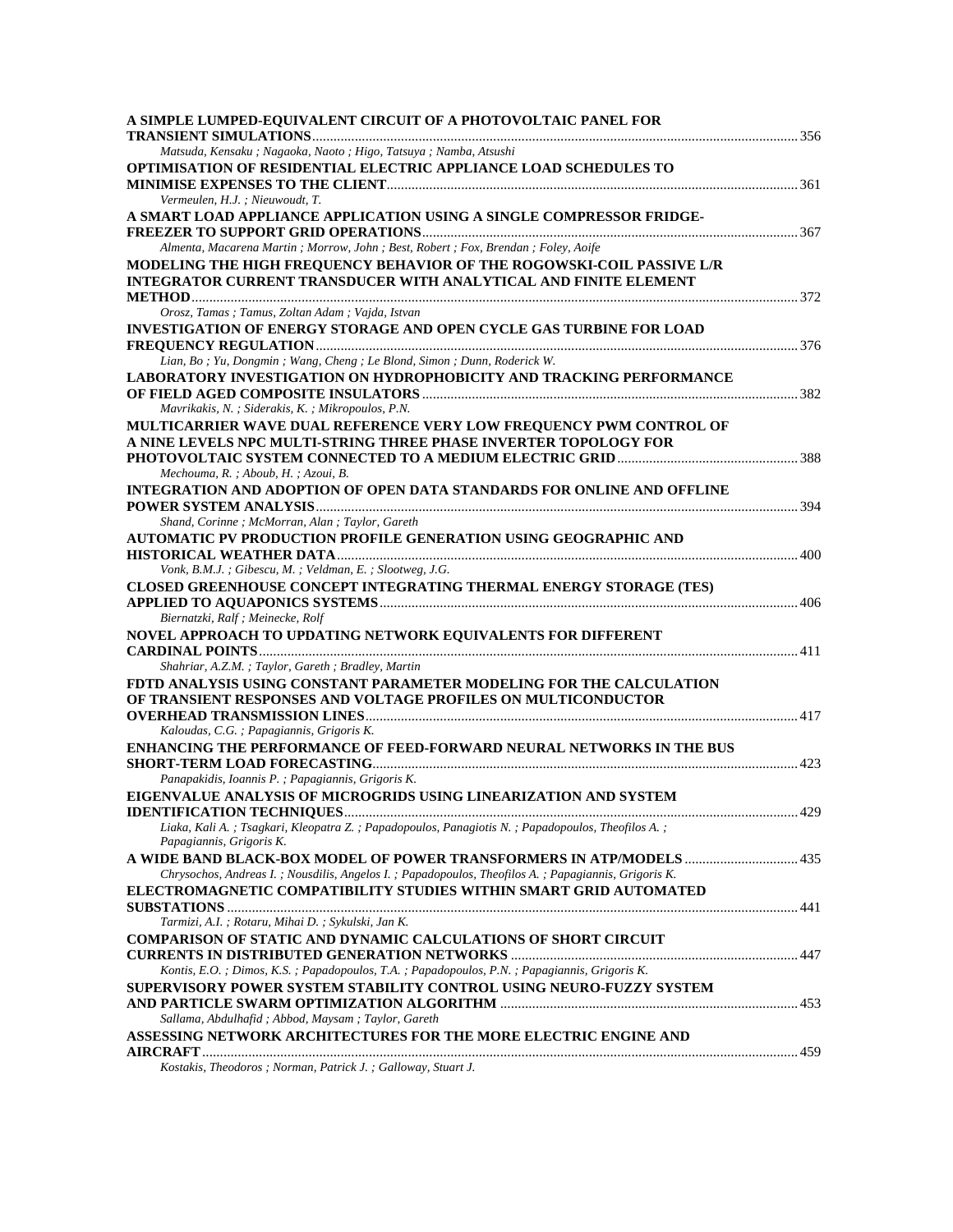| ENERGY SHIFT ESTIMATION OF DEMAND RESPONSE ACTIVATION ON                                                       |  |
|----------------------------------------------------------------------------------------------------------------|--|
| Lakshmanan, Venkatachalam; Gudmand-Hoyer, Kristian; Marinelli, Mattia; Kosek, Anna Magdalena; Norgard,         |  |
| Per                                                                                                            |  |
| <b>METHODS OF AVAILABILITY ASSURANCE FOR COMMUNICATION OF PMU IN A SMART</b>                                   |  |
|                                                                                                                |  |
| Rizzetti, Tiago Antonio ; Zorrilla, Pedro Bastos ; Canha, Luciane Neves ; da Rosa Abaide, Alzenira ; Milbradt, |  |
| Rafael; Arend, Cesar                                                                                           |  |
| SYSTEM STABILITY IMPROVEMENT THROUGH HVDC SUPPLEMENTARY MODEL                                                  |  |
|                                                                                                                |  |
| Alamuti, Mohsen Mohammadi ; Rabbani, Ronak ; Kerahroudi, Shadi Khaleghi ; Taylor, Gareth Anthony               |  |
|                                                                                                                |  |
| Nagaoka, Naoto; Namba, Atsushi                                                                                 |  |
| A MAXIMUM POWER POINT TRACKING FOR A PHOTOVOLTAIC SYSTEM BASED ON                                              |  |
|                                                                                                                |  |
| Alqarni, Mohammed ; Darwish, Mohamed K                                                                         |  |
| EFFECTS OF DC VOLTAGE DROOP CHARACTERISTICS ON CONTINGENCY BEHAVIOUR                                           |  |
| Dragon, Julia ; Werner, Lars ; Hanson, Jutta                                                                   |  |
|                                                                                                                |  |
| Bolado, Jose Francisco; Ferreira, Helder Lopes; Kling, Wil                                                     |  |
|                                                                                                                |  |
| Darijevic, Milan ; Jones, Martin                                                                               |  |
| FIELD TEST RESULTS OF SERIAL DC ARC FAULT INVESTIGATIONSON REAL                                                |  |
|                                                                                                                |  |
| Erhard, Felix ; Schaller, Bastian ; Berger, Frank                                                              |  |
| PERFECTING BUSINESS PROCESSES IN ELECTRICITY GRIDS BY THE USE OF                                               |  |
| INNOVATIVE TECHNOLOGY OF DEMAND SIDE MANAGEMENT IN THE FRAMEWORK OF                                            |  |
|                                                                                                                |  |
| Klavsuts, Irina L.; Klavsuts, Dmitry A.; Rusin, George L.; Mezhov, Igor S.                                     |  |
| PROVIDING THE QUALITY OF ELECTRIC POWER BY MEANS OF REGULATING                                                 |  |
|                                                                                                                |  |
| Klavsuts, Dmitry A. ; Klavsuts, Irina L. ; Avdeenko, Tatiana V.                                                |  |
| ANALYZING THE IMPACTS OF DATA QUALITY AND AVAILABILITY ON SYSTEM                                               |  |
|                                                                                                                |  |
| Saunders, Christopher Scott ; Taylor, Gareth Anthony ; Liu, Youbo ; Liu, Junyong                               |  |
| A REVIEW OF CONTROL METHODS FOR PROVIDING FREQUENCY RESPONSE IN VSC-                                           |  |
|                                                                                                                |  |
| Yu, Mengran ; Dysko, Adam ; Booth, Campbell D. ; Roscoe, Andrew J. ; Zhu, Jiebei                               |  |
| Raisz, David ; Gonczi, Janos                                                                                   |  |
| USE OF STANDBY GENERATION FOR REDUCTION OF TRANSMISSION NETWORK                                                |  |
|                                                                                                                |  |
| Mullen, Christopher ; Taylor, Philip C. ; Thornley, Vincent ; Wade, Neal S.                                    |  |
| DEVELOPMENT OF MODELS TO STUDY VSC RESPONSE TO AC SYSTEM FAULTS AND                                            |  |
|                                                                                                                |  |
| Li, Ruiqi ; Booth, Campbell D. ; Dysko, Adam ; Roscoe, Andrew J. ; Zhu, Jiebei                                 |  |
| <b>IMPACT OF HYBRID RENEWABLE ENERGY SYSTEMS ON SHORT CIRCUIT LEVELS IN</b>                                    |  |
|                                                                                                                |  |
| Afifi, S.N.; Darwish, M.K.                                                                                     |  |
| <b>ISLANDING PREVENTION SCHEME FOR GRID-CONNECTED PHOTOVOLTAIC SYSTEMS</b>                                     |  |
|                                                                                                                |  |
| Banu, Ioan Viorel ; Istrate, Marcel                                                                            |  |
| ANALYSIS OF INRUSH AND FAULT CURRENTS MEASUREMENT ERRORS GENERATED                                             |  |
|                                                                                                                |  |
| Radu, Razvan-Andrei ; Micu, Dan Ovidiu ; Micu, Dan Doru ; Ceclan, Andrei                                       |  |
|                                                                                                                |  |
| Reid, G.J.; Vermeulen, H.J.                                                                                    |  |
| ANALYSIS OF FUTURE POWER GENERATION STRUCTURES WITH A MULTI-PERIOD,                                            |  |
|                                                                                                                |  |
| Ozalay, Baris ; Muller, Christoph ; Raths, Stephan ; Schnettler, Armin                                         |  |
|                                                                                                                |  |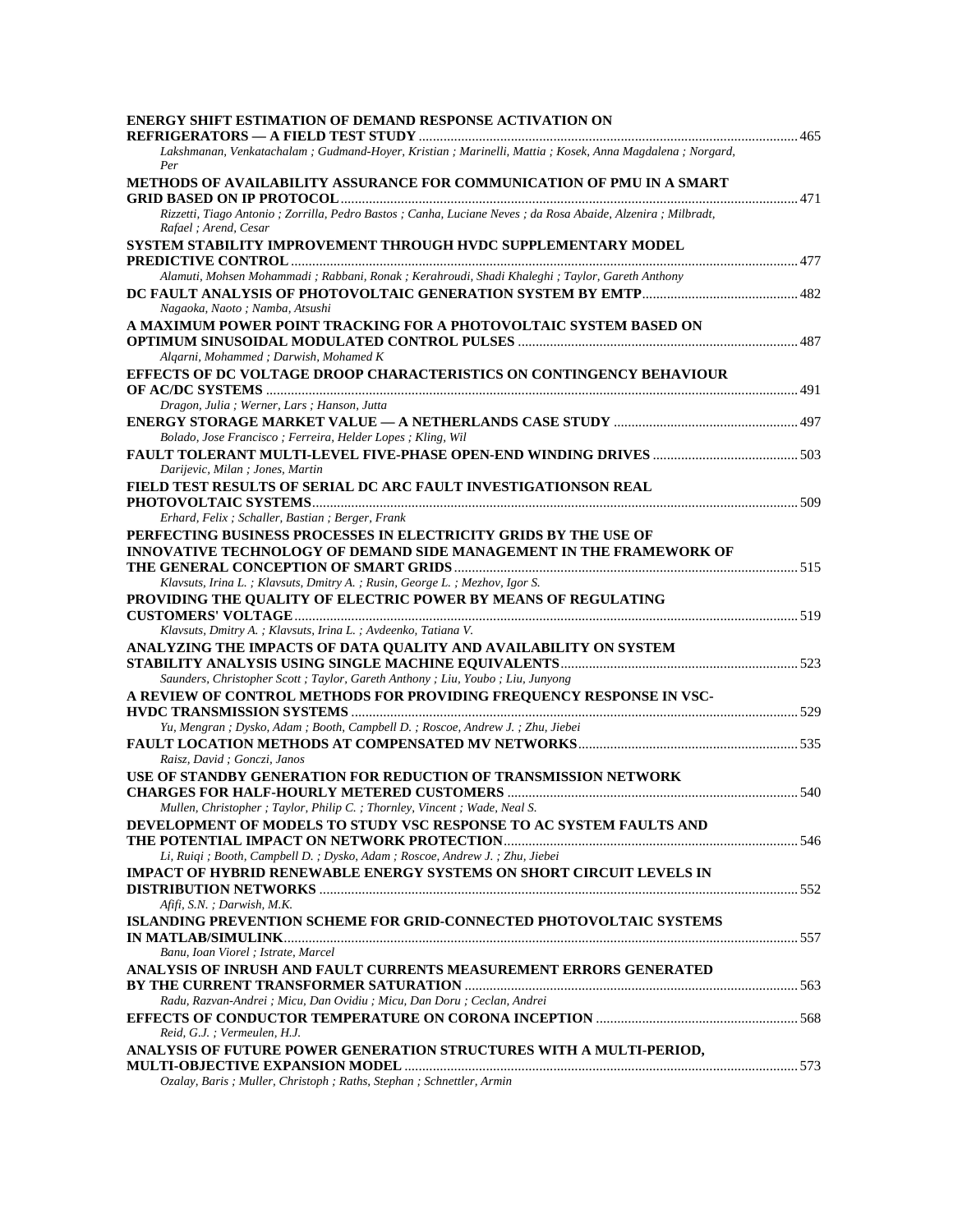| MIDDLEWARE-BASED IMPLEMENTATION OF SMART MICRO-GRID MONITORING USING                                                                               |  |
|----------------------------------------------------------------------------------------------------------------------------------------------------|--|
|                                                                                                                                                    |  |
| Shi, Kai ; Bi, Yanbing ; Jiang, Lin                                                                                                                |  |
| POWER SYSTEM STABILITY ENHANCEMENT OF THE FUTURE GB TRANSMISSION                                                                                   |  |
|                                                                                                                                                    |  |
| Kerahroudi, Shadi Khaleghi ; Rabbani, Ronak ; Li, Fan ; Taylor, Gareth ; Alamuti, Mohsen Mohammadi ;                                               |  |
| Bradley, Martin                                                                                                                                    |  |
| DERATING LINE VOLTAGE AS AN OPTION FOR RELIABILITY ENHANCEMENT OF                                                                                  |  |
|                                                                                                                                                    |  |
| Melato, Popi ; Mbuli, Nhlanhla ; Pretorius, Jan-Harm<br><b>CONTROL STRATEGY TO ALLEVIATE PV POWER OUTPUT FLUCTUATIONS THROUGH A</b>                |  |
|                                                                                                                                                    |  |
| Dimakis, Stergios P. ; Papagiannis, Grigoris K. ; Christoforidis, Georgios C.                                                                      |  |
|                                                                                                                                                    |  |
| Mtembo, Victor; Taylor, Gareth A.; Ekwue, Arthur                                                                                                   |  |
| <b>ENERGY EFFICIENCY INDICATORS AND METHODOLOGY FOR EVALUATION OF</b>                                                                              |  |
|                                                                                                                                                    |  |
| Coroiu, Mihaela; Chindris, Mircea                                                                                                                  |  |
| IMPACT OF CONTROLLED CHARGING OF AN ELECTRICAL VEHICLE FLEET ON                                                                                    |  |
|                                                                                                                                                    |  |
| Plota, E.; Rehtanz, C.                                                                                                                             |  |
| <b>IMPROVING DISTRIBUTION NETWORK STATE ESTIMATION BY MEANS OF PHASOR</b>                                                                          |  |
|                                                                                                                                                    |  |
| Kahunzire, Amanda E.; Awodele, Kehinde O.                                                                                                          |  |
| STATE ESTIMATION IN POWER SYSTEMS WITH FACTS DEVICES AND PMU                                                                                       |  |
|                                                                                                                                                    |  |
| Presada, Valeriu Iulian; Cristea, Cristian Virgil; Eremia, Mircea; Toma, Lucian                                                                    |  |
| <b>MEDIUM-VOLTAGE CABLE INDUCTIVE COUPLING TO METALLIC PIPELINES: A</b>                                                                            |  |
|                                                                                                                                                    |  |
| Papadopoulos, Theofilos A.; Christoforidis, Georgios C.; Micu, Dan D.; Czumbil, Levente                                                            |  |
| USE OF THE MODERN STAND EQUIPMENT IN THE EDUCATIONAL PROCESS IN THE                                                                                |  |
|                                                                                                                                                    |  |
| Levinzon, Suleyman V. ; Tsarkova, Natalia V. ; Melnikov, Dmitry V.                                                                                 |  |
| COMPARATIVE EVALUATION CRITERIA TECHNICAL UNIVERSITIES IN RUSSIA AND                                                                               |  |
|                                                                                                                                                    |  |
| Levinzon, Suleyman V.; Tsarkova, Natalia V.; Melnikov, Dmitry V.                                                                                   |  |
| THE CYCLES EFFICIENCY OF THE STEAM BOILER IN ORDER TO CONTROL THE                                                                                  |  |
|                                                                                                                                                    |  |
| Vlad-Florin, Staviri                                                                                                                               |  |
| AN IMPROVEMENT IN OPERATION OF A CROP COBBLE SHEAR SYSTEM FOR STEEL                                                                                |  |
|                                                                                                                                                    |  |
| Deleanu, Sorin ; Carpenter, David ; Ng, Gary ; Hess, Herbert ; Iordache, Mihai ; Galan, Neculai                                                    |  |
| IMPACTS OF ICT ON THE PAN-EUROPEAN POWER SYSTEM UP TO THE 2050 TIME                                                                                |  |
|                                                                                                                                                    |  |
| Alikhanzadeh, AmirHessam; Saunders, Christopher S; Pisica, Ioana; Ashton, Phillip M; Taylor, Gareth A                                              |  |
| A NOVEL POLICY MAKING PROPOSITION FOR EV CHARGING INFRASTRUCTURE                                                                                   |  |
|                                                                                                                                                    |  |
| Bhavanam, Yaminidhar Reddy; Berresford, Peter; Taylor, Gareth; Langsman, Jill                                                                      |  |
| PERFORMANCE AND EMC ANALYSIS OF AN INTERLEAVED PFC BOOST CONVERTER                                                                                 |  |
|                                                                                                                                                    |  |
| Spano, Ivan Luigi ; Mocci, Andrea ; Serpi, Alessandro ; Marongiu, Ignazio ; Gatto, Gianluca                                                        |  |
| ANALOG CIRCUIT ANALYSIS BASED ON STATE VARIABLE APPROACH VIA MATLAB 672                                                                            |  |
| Voiculescu, Rodica; Dumitriu, Lucia; Iordache, Mihai                                                                                               |  |
| APPLICABILITY OF LINE OUTAGE DISTRIBUTION FACTORS TO EVALUATE                                                                                      |  |
|                                                                                                                                                    |  |
| Grond, Marinus O.W. ; Pouw, Jip I.P. ; Morren, Johan ; Slootweg, Han J.G.                                                                          |  |
| VIBROACOUSTIC BEHAVIOUR ANALYSIS OF A PERMANENT MAGNET SYNCHRONOUS                                                                                 |  |
|                                                                                                                                                    |  |
| Martis, Claudia ; Fodorean, Daniel ; Irimia, Petru Cristinel ; Husar, Calin Ioan                                                                   |  |
| POWER OSCILLATION DAMPING CAPABILITIES OF DOUBLY FED WIND GENERATORS  690<br>Edrah, Mohamed; Lo, Kwok L.; Elansari, Abdussalam; Anaya-Lara, Olimpo |  |
|                                                                                                                                                    |  |
|                                                                                                                                                    |  |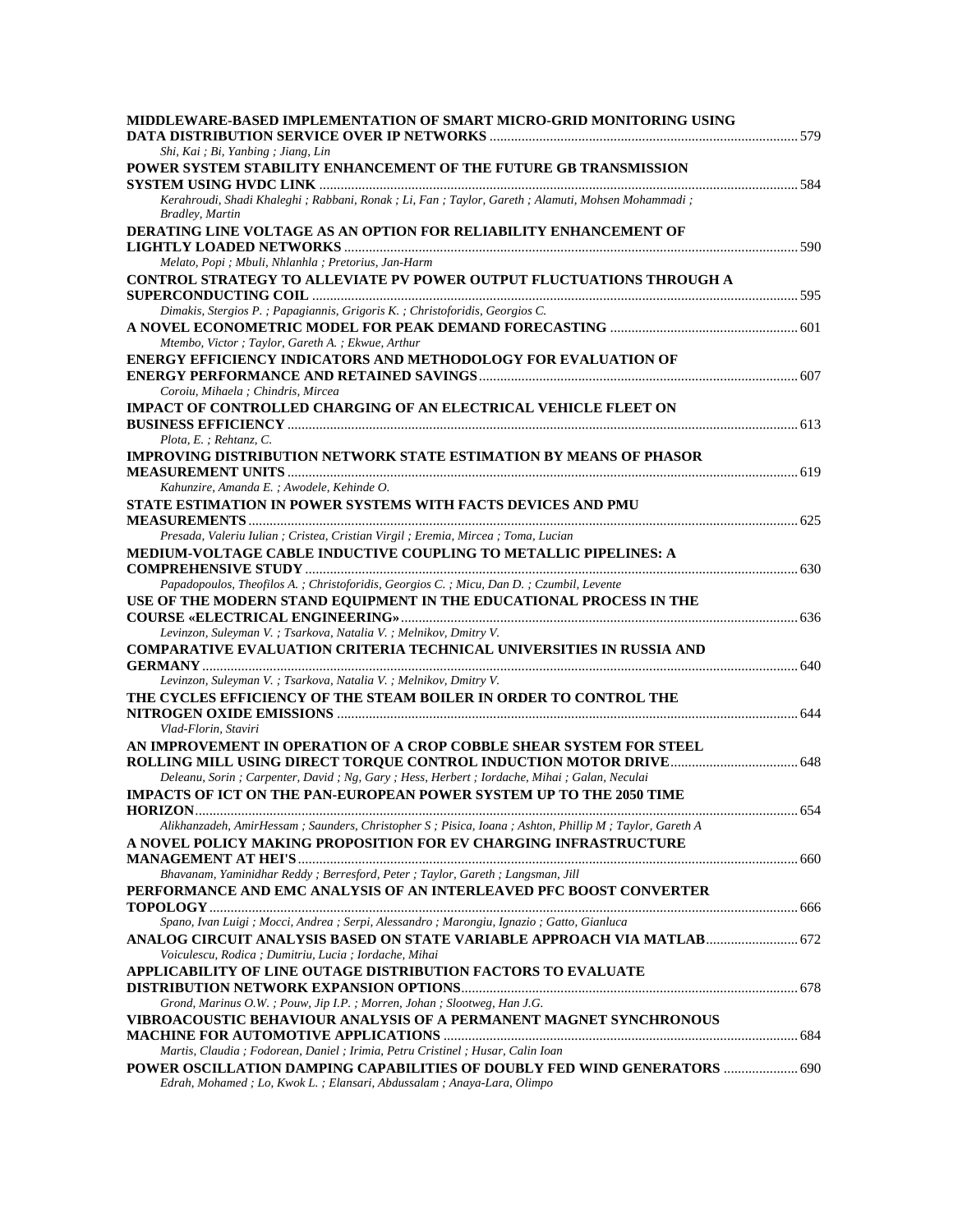| METHODOLOGY FOR PRIORITIZING INVESTMENTS IN DISTRIBUTION NETWORKS                                                                                              |     |
|----------------------------------------------------------------------------------------------------------------------------------------------------------------|-----|
| <b>ELECTRICITY FOCUSING ON OPERATIONAL EFFICIENCY AND REGULATORY ASPECTS  696</b>                                                                              |     |
| Soares, Bruno Niederauer; da Rosa Abaide, Alzenira; Bernardon, Daniel                                                                                          |     |
| APPROACH TO COMPUTE VARIABLE TRANSFER LIMITS USING STATE ESTIMATOR                                                                                             |     |
| Ramanathan, R.; Popat, Anand; Tuck, Brian                                                                                                                      |     |
|                                                                                                                                                                |     |
| Marouchos, C.C.; Evdokimou, M.; Darwich, M.                                                                                                                    |     |
| THE SWITCHED CAPACITOR INVERTER AS A MPPT IN A PHOTOVOLTAIC APPLICATION<br>Marouchos, C.C.; Xenofontos, Despo; Darwish, M.; Moghadam, M.S.; Armefti, Christina |     |
| LONG-TERM VOLTAGE COLLAPSE ANALYSIS ON A REDUCED ORDER NORDIC SYSTEM                                                                                           |     |
|                                                                                                                                                                |     |
| Tirtashi, M.Reza Safari; Samuelsson, Olof; Svensson, Jorgen                                                                                                    |     |
|                                                                                                                                                                |     |
| Dulau, Lucian Ioan; Abrudean, Mihail; Bica, Dorin                                                                                                              |     |
| de Lima Oliveira, Aecio ; Farias, Patrick Escalante ; de Araujo, Olinto Cesar Bassi ; de Morais, Adriano Peres;                                                |     |
| Cardoso, Ghendy                                                                                                                                                |     |
| A NEW APPROACH FOR SOLVING DAE SYSTEMS APPLIED TO DISTRIBUTION                                                                                                 |     |
| Torelli, Francesco ; De Bonis, Antonio ; Catalao, Joao P.S. ; Chicco, Gianfranco ; Mazza, Andrea                                                               |     |
| <b>CHARGING OF ELECTRIC VEHICLES AND DEMAND RESPONSE MANAGEMENT IN A</b>                                                                                       |     |
|                                                                                                                                                                |     |
| Melo, Dante Fernando Recalde ; Beng, Gooi Hoay ; Massier, Tobias                                                                                               |     |
| INFLUENCE OF RMS CALCULATION METHODS ON THE MEASUREMENT OF VOLTAGE                                                                                             |     |
|                                                                                                                                                                |     |
| $Ye, G.$ ; Cuk, V.; Cobben, J.F.G.; Kling, W.L.                                                                                                                |     |
| A MODEL FOR THE ESTIMATION OF THE COST OF USE OF LI-ION BATTERIES IN                                                                                           |     |
| Karanasios, Evripidis ; Ampatzis, Michail ; Nguyen, Phuong H. ; Kling, Wil L. ; van Zwam, Arno                                                                 |     |
| FREQUENCY-DEPENDENT CABLES FOR THE CALCULATION OF LINE SHORT-CIRCUIT                                                                                           |     |
|                                                                                                                                                                |     |
| Wasserrab, Andreas; Balzer, Gerd                                                                                                                               |     |
| IMPROVEMENT OF CONVERTER EFFICIENCY IN PARTIAL LOAD USING TEMPORARY                                                                                            |     |
|                                                                                                                                                                |     |
| Nakayama, Tomonori ; Tachihara, Wataru ; Toda, Masahisa ; Ishida, Masayoshi ; Hasegawa, Hiroaki ; Hiraoka,<br>Kazutaka; Kakizaki, Nobuo                        |     |
| DESIGN OPTIMISATION OF PERMANENT MAGNET SYNCHRONOUS MOTOR FOR                                                                                                  |     |
|                                                                                                                                                                |     |
| Braiwish, N.Y.; Anayi, F.J.; Fahmy, A.A.; Eldukhri, E.E.                                                                                                       |     |
| <b>OPTIMAL LOCATION FOR SHUNT CONNECTED REACTIVE POWER COMPENSATION  774</b>                                                                                   |     |
| Elansari, Abdussalam ; Burr, Joe ; Finney, Stephen ; Edrah, Mohamed                                                                                            |     |
| THE IMPACT OF LOAD MODELING ON POWER FLOW STUDIES FOR THE CYPRUS                                                                                               |     |
| POWER SYSTEM.                                                                                                                                                  | 780 |
| Michael, Michalis A.; Petoussis, Andreas G.; Stavrinos, Stavros M.; Polycarpou, Alexis<br>SIMULATION OF POWER SYSTEM SUBSTATION COMMUNICATIONS ARCHITECTURE    |     |
|                                                                                                                                                                |     |
| Golshani, Mohammad ; Taylor, Gareth A. ; Pisica, Ioana                                                                                                         |     |
| ASSESSMENT OF THE IMPACT OF A BATTERY ENERGY STORAGE SYSTEM ON THE                                                                                             |     |
|                                                                                                                                                                |     |
| Vagropoulos, Stylianos I.; Simoglou, Christos K.; Bakirtzis, Anastasios G.; Thalassinakis, Emmanouil J.;<br>Gigantidou, Antiopi                                |     |
| FINANCIAL VIABILITY OF INVESTMENTS ON ELECTRIC VEHICLE CHARGING                                                                                                |     |
| STATIONS IN WORKPLACES WITH PARKING LOTS UNDER FLAT RATE RETAIL TARIFF                                                                                         |     |
| Vagropoulos, Stylianos I.; Kleidaras, Alexandros P.; Bakirtzis, Anastasios G.                                                                                  |     |
| <b>MODEL-BASED DEVELOPMENT OF NOVEL SOLUTIONS FOR PROVIDING CONTROL</b>                                                                                        |     |
|                                                                                                                                                                |     |
|                                                                                                                                                                |     |
| Wandelt, Fabian ; Gamrad, Dennis ; Deis, Wolfgang ; Myrzik, Johanna                                                                                            |     |
| Rabbani, Ronak; Mohammadi, Mohsen; Kerahroudi, Shadi Khaleghi; Zobaa, Ahmed F.; Taylor, Gareth A.                                                              |     |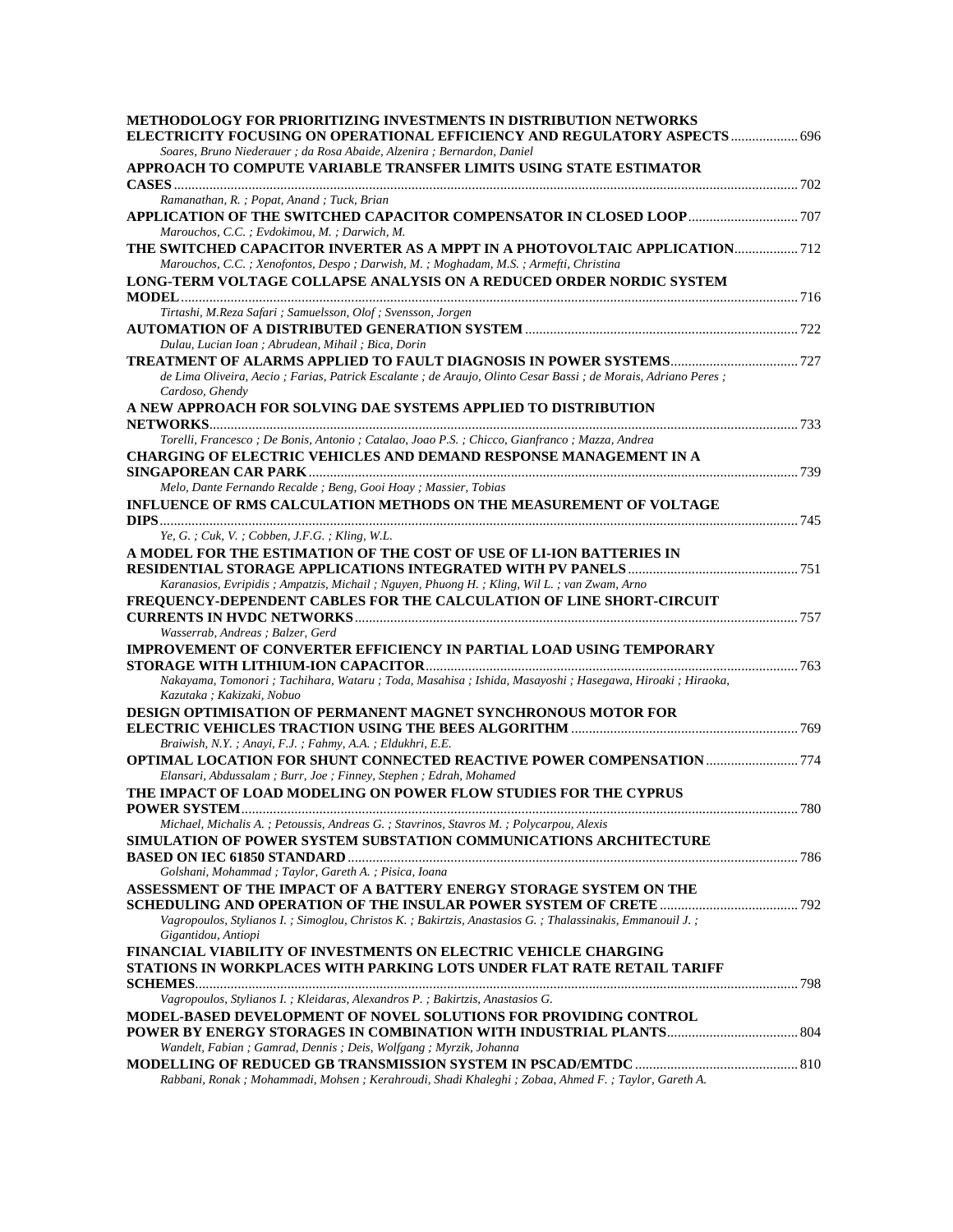| Haque, A.N.M.M.; Nguyen, P.H.; Kling, W.L.; Bliek, F.W.                                                             |  |
|---------------------------------------------------------------------------------------------------------------------|--|
| A CONTROL STRATEGY FOR THE MANAGEMENT OF ISLANDED NETWORKS WITH                                                     |  |
|                                                                                                                     |  |
| Bignucolo, Fabio ; Raciti, Antonino ; Caldon, Roberto                                                               |  |
|                                                                                                                     |  |
| Hastings, John ; Laverty, David M. ; Morrow, D.John                                                                 |  |
|                                                                                                                     |  |
| Hastings, John ; Laverty, David M. ; Morrow, D.John                                                                 |  |
| <b>IMPLEMENTATION OF DISTRIBUTED GENERATION (DG) USING SOLAR ENERGY</b>                                             |  |
| RESOURCE TO IMPROVE POWER SYSTEM SECURITY IN SOUTHERN AREA IN LIBYA  839                                            |  |
| Abusief, F.; Caldon, R.; Turri, R.                                                                                  |  |
| NUMERICAL OPTIMIZATION OF AN ELECTROSTATIC DEVICE BASED ON THE 3D XFEM                                              |  |
|                                                                                                                     |  |
| Avram, Alexandru ; Topa, Vasile ; Purcar, Marius ; Munteanu, Calin                                                  |  |
| <b>CHARGING OPTIMIZATION DUE TO A FUZZY FEEDBACK CONTROLLED CHARGING</b>                                            |  |
|                                                                                                                     |  |
| Maasmann, Jonas ; Aldejohann, Christoph ; Horenkamp, Willi ; Kaliwoda, Michael ; Rehtanz, Christian                 |  |
| ANALYSIS OF VOLTAGE SUPPORT BY ELECTRIC VEHICLES AND PHOTOVOLTAIC IN A                                              |  |
|                                                                                                                     |  |
| Knezovic, Katarina ; Marinelli, Mattia ; Moller, Rene Juul ; Andersen, Peter Bach ; Traholt, Chresten ; Sossan,     |  |
| Fabrizio                                                                                                            |  |
| <b>IMPLEMENTATION AND DEMONSTRATION OF GRID FREQUENCY SUPPORT BY V2G</b>                                            |  |
|                                                                                                                     |  |
| Marinelli, Sergejus Martinenas Mattia ; Andersen, Peter Bach ; Traholt, Chresten                                    |  |
| APPLICATION OF TIME-SERIES AND ARTIFICIAL NEURAL NETWORK MODELS IN                                                  |  |
|                                                                                                                     |  |
| Ahmed, K.M.U.; Ampatzis, M.; Nguyen, P.H.; Kling, W.L.                                                              |  |
| TEMPORARY ISLANDING OPERATIONS OF MV/LV ACTIVE DISTRIBUTION NETWORKS                                                |  |
|                                                                                                                     |  |
| Amadei, F.; Cerretti, A.; Coppo, M.; Mattavelli, P.; Sgarbossa, R.; Turri, R.                                       |  |
|                                                                                                                     |  |
| A DYNAMIC BEHAVIOUR ANALYSIS ON THE FREQUENCY CONTROL CAPABILITY OF                                                 |  |
|                                                                                                                     |  |
| Zarogiannis, Athanasios ; Marinelli, Mattia ; Traholt, Chresten ; Knezovic, Katarina ; Andersen, Peter Bach         |  |
| SMART GRID AND THE PROSPECTS OF ELECTRICITY DEMAND FORECAST IN                                                      |  |
|                                                                                                                     |  |
| Neto, N.Knak; Figueiro, I.C.; Abaide, A.R.; Bernardon, D.P.; Canha, L.N.; Silveira, A.S.; Pressi, R.                |  |
| TRANSMISSION SYSTEM STABILITY ENHANCEMENT USING DEMAND MANAGEMENT                                                   |  |
|                                                                                                                     |  |
| Kerahroudi, Shadi Khaleghi ; Taylor, Gareth ; Ma, Zhibo ; Redfern, Miles ; Bradley, Martin                          |  |
| SMALL SIGNAL STABILITY PERFORMANCE OF POWER SYSTEM DURING HIGH                                                      |  |
|                                                                                                                     |  |
| Iswadi, H R ; Morrow, D.John ; Best, Robert J.                                                                      |  |
| EFFECTIVE AND SIMPLE MEASURES TO IMPROVE THE ELECTRIC POWER                                                         |  |
|                                                                                                                     |  |
| Santos, Valter; Pereira, Adelino J.C.; Ferreira, C.M.Machado                                                        |  |
|                                                                                                                     |  |
| Moehrke, Fabian ; Myrzik, Johanna                                                                                   |  |
|                                                                                                                     |  |
| Hashem, Gamal M.; Darwish, Mohamed                                                                                  |  |
| POWER TRANSITION ENHANCEMENT FOR VARIABLE-SPEED, VARIABLE-PITCH WIND                                                |  |
|                                                                                                                     |  |
| Rashwan, A.M. ; Sayed, Mahmoud A. ; Mobarak, Y.A. ; Shabib, G. ; Buja, G.                                           |  |
|                                                                                                                     |  |
| NEW SETTING OF LOSS OF EXCITATION PROTECTION IN P-Q PLAN IN ORDER TO                                                |  |
| MAXIMIZE THE OPERATION AREA OF THE CAPACITY CURVE OF THE SYNCHRONOUS                                                |  |
|                                                                                                                     |  |
| Gazen, Yuri Neves ; Zarnott, Alexandre Bubolz ; de Morais, Adriano Peres ; Cardoso, Ghendy ; de Lima Oliveira,      |  |
| Aecio                                                                                                               |  |
| OPTIMIZING THE ENERGY EXCHANGE BETWEEN THE SMART GRID AND BUILDING                                                  |  |
|                                                                                                                     |  |
| Mocanu, Elena; Aduda, Kennedy O.; Nguyen, Phuong H.; Boxem, Gert; Zeiler, Wim; Gibescu, Madeleine;<br>Kling, Wil L. |  |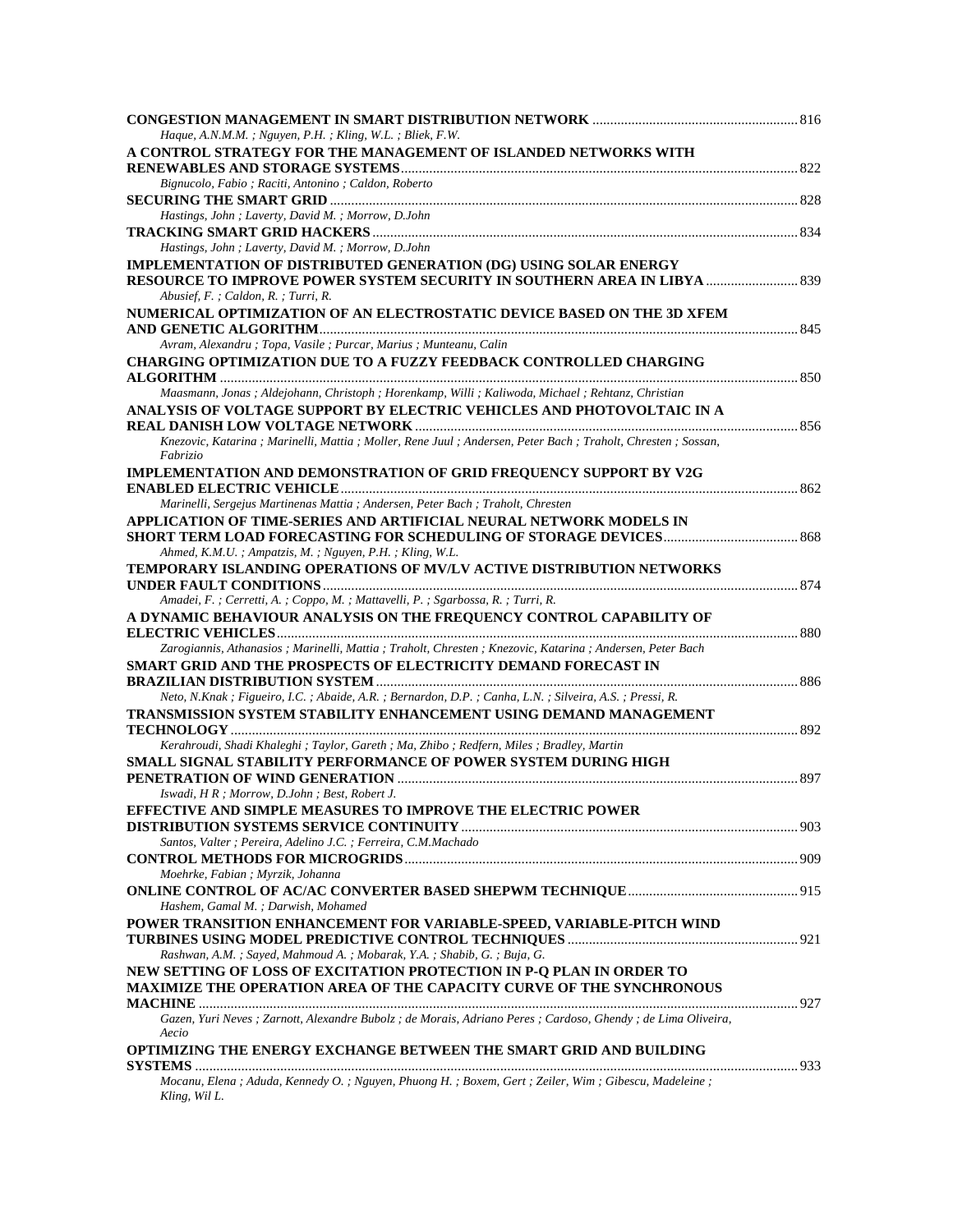| Darwish, Mohamed; Marouchos, Christos                                                                      |  |
|------------------------------------------------------------------------------------------------------------|--|
| TRANSIENTS DETECTION AND CLASSIFICATION IN DISTRIBUTION NETWORKS FOR                                       |  |
|                                                                                                            |  |
| Farias, Patrick Escalante ; de Morais, Adriano Peres ; Cardoso, Ghendy ; Oliveira, Aecio L.                |  |
| CLASSIFICATION OF FAULT ANALYSIS OF HVDC SYSTEMS USING ARTIFICIAL NEURAL                                   |  |
|                                                                                                            |  |
| Sanjeevikumar, P.; Paily, Benish; Basu, Malabika; Conlon, Michael                                          |  |
| PHOTOVOLTAICS CHANGING THE FACE OF THE BIG CITIES-ELECTRIC BICYCLES                                        |  |
|                                                                                                            |  |
| Dumitru, Popandron ; Radu, Tirnovan ; Marian, Osan                                                         |  |
| LOCAL GRID POWER QUALITY IMPROVEMENTS BY THE USE OF A HIGH POWER                                           |  |
|                                                                                                            |  |
| Teodosescu, Petre-Dorel ; Negrea, Sorin-Traian ; Bojan, Mircea ; Marschalko, Richard                       |  |
| RENEWABLE ENERGIES IN SMART FACTORIES WITH ELECTRIC VEHICLE FLEETS  965                                    |  |
| Maasmann, J.; Bocker, S.; Rettberg, F.; Wietfeld, C.; Rehtanz, C.                                          |  |
| XML DATA INTERFACE AND PMU TESTING APPLICATIONS FOR SYNCHROPHASOR                                          |  |
|                                                                                                            |  |
| Katsimichas, Anastasis ; Brogan, Paul ; Laverty, David                                                     |  |
| EVALUATING MULTICRITERIA SCENARIOS TO SCHEDULE EMERGENCY ORDERS IN                                         |  |
|                                                                                                            |  |
| Garcia, Vinicius Jacques ; Bernardon, Daniel Pinheiro ; Abaide, Alzenira ; Fonini, Julio                   |  |
|                                                                                                            |  |
| Higo, Tatsuya; Matsuda, Kensaku; Nagaoka, Naoto                                                            |  |
| A COMPARATIVE STUDY OF PARETO OPTIMAL APPROACHES FOR DISTRIBUTION                                          |  |
|                                                                                                            |  |
| Tomoiaga, Bogdan; Micu, Dan Doru                                                                           |  |
|                                                                                                            |  |
| Dimitriadis, Panagiotis; Darwish, Mohamed                                                                  |  |
| NEW ALTERNATIVES TO IMPROVE ADVANCED DISTRIBUTION MANAGEMENT                                               |  |
|                                                                                                            |  |
| Garcia, Enoque ; Girardi, Eduardo ; Canha, Luciane ; Pereira, Paulo ; Bernardon, Daniel ; Abaide, Alzenira |  |
| OPTIMAL SIZING AND SITING OF DISTRIBUTED GENERATORS USING BIG BANG BIG                                     |  |
|                                                                                                            |  |
| Hegazy, Y.G.; Othman, M.M.; El-Khattam, Walid; Abdelaziz, A.Y.                                             |  |
| <b>VOLTAGE REGULATION CONSIDERATIONS FOR THE DESIGN OF HYBRID</b>                                          |  |
|                                                                                                            |  |
| Radi, Mohammed A; Darwish, Mohamed; Algarni, Mohammed                                                      |  |
|                                                                                                            |  |
| Perdigao, M.S.; Alonso, J.M.; Saraiva, E.S.                                                                |  |
| <b>COMPARATIVE PERFORMANCE OF 11KV SILICONE RUBBER POLYMERIC INSULATORS</b>                                |  |
|                                                                                                            |  |
| Krzma, A.S.; Albano, M.; Haddad, A.                                                                        |  |
| REFURBISHING EXISTING OVERHEAD EARTH WIRE WITH OPTICAL GROUND WIRE 1028                                    |  |
| Nassereddine, M.; Rizk, J.; Hellany, A.; Nagrial, M.                                                       |  |
| OPTICAL GROUND WIRE (OPGW) JOINTING AND SAFETY RISK ASSESSMENT:                                            |  |
|                                                                                                            |  |
| Nassereddine, M.; Hellany, A.; Rizk, J.; Nagrial, M.                                                       |  |
| APPLYING A MICRO-MARKET INSIDE AN ELECTRIC VEHICLES PARKING FACILITY  1038                                 |  |
| Kriukov, Alexandru ; Vicol, Bogdan ; Gavrilas, Mihai                                                       |  |
|                                                                                                            |  |
| Lau, E.T.; Yang, Q.; Taylor, G.A.; Forbes, A.B.; Wright, P.; Livina, V.N.                                  |  |
|                                                                                                            |  |
| Hopulele, Eugen ; Gavrilas, Mihai ; Atanasoae, Pavel                                                       |  |
| PERMANENT MAGNET SYNCHRONOUS GENERATOR FOR WIND TURBINES:                                                  |  |
|                                                                                                            |  |
| Cheah-Mane, Marc ; Liang, Jun ; Jenkins, Nick                                                              |  |
| DETERMINATION OF FREQUENCY DEPENDANT PERMEABILITY OF NONLINEAR ACSR                                        |  |
|                                                                                                            |  |
| Kasas-Lazetic, Karolina ; Herceg, Dejana ; Djuric, Nikola ; Antic, Danka ; Prsa, Miroslav                  |  |
|                                                                                                            |  |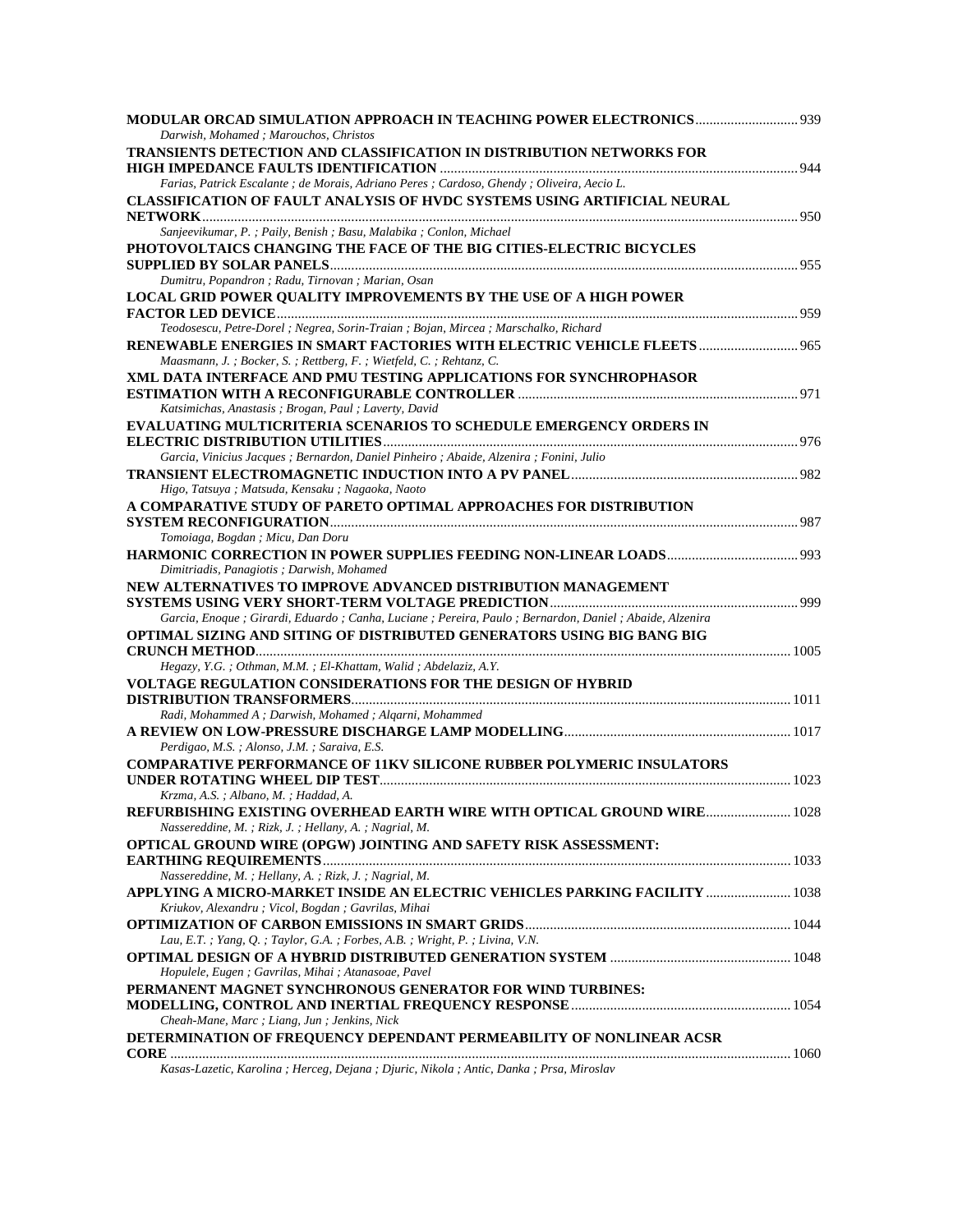| IMPACT OF REDUCED SYSTEM INERTIA AS A RESULT OF HIGHER PENETRATION                                                                             |  |
|------------------------------------------------------------------------------------------------------------------------------------------------|--|
|                                                                                                                                                |  |
| Dudurych, Oleksandra; Conlon, Michael                                                                                                          |  |
| A THYRISTOR BASED SERIES POWER FLOW CONTROL DEVICE FOR MULTI-TERMINAL                                                                          |  |
|                                                                                                                                                |  |
| Zhang, Tianqi ; Li, Chuanyue ; Liang, Jun                                                                                                      |  |
| Herceg, Dejana ; Kasas-Lazetic, Karolina ; Djuric, Nikola ; Kljajic, Dragan ; Prsa, Miroslav                                                   |  |
| ANALYSIS OF MULTILEVEL CONVERTERS OPERATION THROUGH PROGRAMMABLE                                                                               |  |
|                                                                                                                                                |  |
| Horia, Balan ; Augustin, Pop Adrian ; Mircea, Buzdugan ; Ioan, Berinde                                                                         |  |
|                                                                                                                                                |  |
| Horia, Balan; Mircea, Buzdugan; Augustin, Pop Adrian; Ioan, Berinde                                                                            |  |
| DEVELOPMENT OF A SIMULATION MODEL FOR A COMMUNITY MICROGRID SYSTEM  1092                                                                       |  |
| Mariam, Lubna; Basu, Malabika; Conlon, Michael F.                                                                                              |  |
| SIMULATION OF HEAT TRANSFER AND PRESSURE DROP IN BUNDLES TYPE AIR TO AIR                                                                       |  |
|                                                                                                                                                |  |
| Porumb, Bogdan A. ; Balan, Mugur C.                                                                                                            |  |
| <b>IMPLEMENTATION OF A NEW STATCOM MODEL FOR DIGITAL REAL TIME</b>                                                                             |  |
|                                                                                                                                                |  |
| Fusero, Michele; Hasler, Jean-Philippe; Kheir, Jan                                                                                             |  |
| VOLTAGE MANAGEMENT IN UNBALANCED LOW VOLTAGE NETWORKS USING A                                                                                  |  |
| Coppo, Massimiliano; Turri, Roberto; Marinelli, Mattia; Han, Xue                                                                               |  |
| TECHNICAL LOSSES EVALUATION. DOBROGEA DISTRIBUTION NETWORK CASE STUDY  1116                                                                    |  |
| Barbulescu, Constantin; Kilyeni, Stefan; Fati, Ovidiu; Simo, Attila; Oprea, Georgeta; Dobre, Bianca                                            |  |
| PROBABILISTIC NETWORK USAGE BY MEANS OF EQUIVALENT BILATERAL                                                                                   |  |
| <b>EXCHANGES. CASE STUDY FOR THE ROMANIAN POWER SYSTEM</b>                                                                                     |  |
| Pop, Oana; Barbulescu, Constantin; Kilyeni, Stefan; Deacu, Antheia; Schiopu, Raluca; Renghea, Sorin                                            |  |
| <b>GENETIC ALGORITHM BASED DISTRIBUTION NETWORK EXPANSION PLANNING 1128</b>                                                                    |  |
| Kilyeni, Stefan ; Barbulescu, Constantin ; Simo, Attila ; Teslovan, Razvan ; Oros, Cosmin                                                      |  |
| COMPACT LOCAL SYSTEM DESIGNED FOR POWER TRANSFORMER MONITORING —                                                                               |  |
|                                                                                                                                                |  |
| Dumitru, Sacerdotianu ; Iulian, Hurezeanu ; Ion, Purcaru                                                                                       |  |
|                                                                                                                                                |  |
| Neidoni, Nadina                                                                                                                                |  |
|                                                                                                                                                |  |
| Sebaa, Karim; Tlemcani, Abdelhalim; Nouri, Hassan<br>BUS LOAD FORECASTING VIA A COMBINATION OF MACHINE LEARNING ALGORITHMS  1152               |  |
| Panapakidis, Ioannis P.; Papagiannis, Grigoris K.; Christoforidis, George C.                                                                   |  |
| AN INNOVATIVE 10 KW MICROCOGENERATOR SUITABLE FOR OFF GRID APPLICATION                                                                         |  |
|                                                                                                                                                |  |
| Capaldi, Pietro ; Daliento, Alfonso ; Rizzo, Renato                                                                                            |  |
|                                                                                                                                                |  |
| Capaldi, Pietro; Daliento, Alfonso; Rizzo, Renato                                                                                              |  |
| AN INVESTIGATION INTO USING NEURO-EVOLUTION OF AUGMENTING TOPOLOGIES                                                                           |  |
|                                                                                                                                                |  |
| Ozveren, C.S.; Sapeluk, A.T.; Birch, A.                                                                                                        |  |
|                                                                                                                                                |  |
| De Bonis, Antonio ; Catalao, Joao P.S. ; Mazza, Andrea ; Chicco, Gianfranco                                                                    |  |
| CONFIDENCE LEVELS IN MEASURING THE PARAMETERS OF PQ. A CASE STUDY  1180<br>Stanciu, Niculai ; Stanescu, Dorel ; Dobre, Ion ; Postolache, Petra |  |
| ANALYSIS OF THE GRID-CONNECTED PV PLANTS BEHAVIOR WITH FACTS INFLUENCE 1185                                                                    |  |
| Ceaki, Oana; Vatu, Ramona; Golovanov, Nicolae; Porumb, Radu; Seritan, George                                                                   |  |
|                                                                                                                                                |  |
| Vatu, Ramona; Ceaki, Oana; Golovanov, Nicolae; Porumb, Radu; Seritan, George                                                                   |  |
| TRANSPOSING PHASOR EQUATION INTO INSTANTANEOUS VALUES EQUATIONS USING                                                                          |  |
|                                                                                                                                                |  |
| Muntean, Oana                                                                                                                                  |  |
|                                                                                                                                                |  |
| Caredda, F.V.; Fanti, A.; Gatto, G.; Mazzarella, G.; Spano, I.; Tanzi, E.; Orru, P.F.; Zedda, F.                                               |  |
|                                                                                                                                                |  |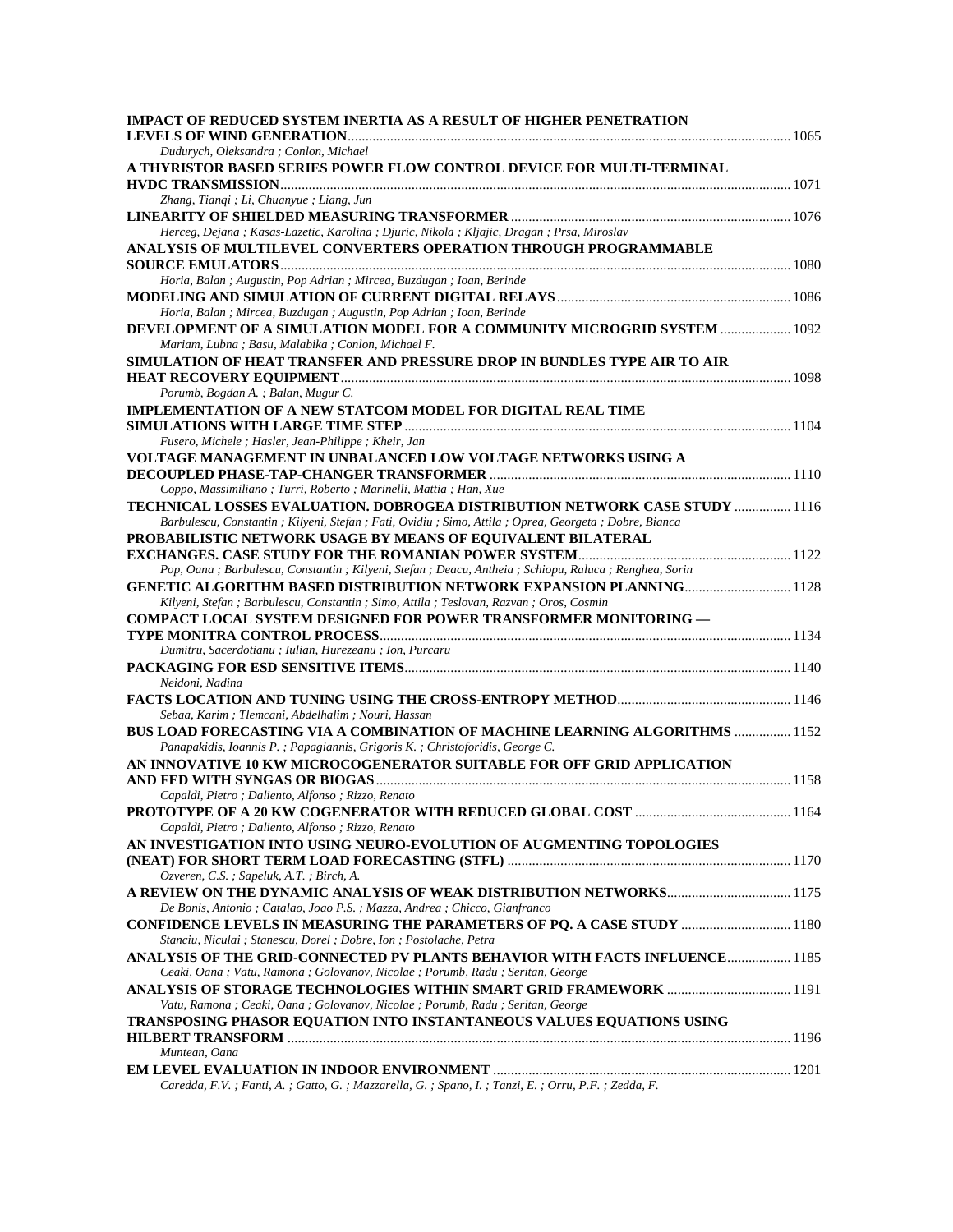| <b>EVALUATION METHOD FOR HARMONIC DISTORTION AND POWER LOSSES OF</b>                                   |  |
|--------------------------------------------------------------------------------------------------------|--|
|                                                                                                        |  |
| Padure, Paul ; Haraguta, Cristinel Ioan ; Vintea, Adela ; Ghita, Octavian Mihai                        |  |
|                                                                                                        |  |
| Udrea, Oana; Lazaroiu, Gheorghe; Ungureanu, Gabriela; Violeta, Vali                                    |  |
| SECONDARY REGULATION PRICES ON ROMANIAN BALANCING MARKET. A                                            |  |
| COMPARATION BETWEEN ACTUAL WHOLSALE ELECTRICITY COMMERCIAL CODE                                        |  |
| AND PROPOSED (UNDER DISCUSSION) WHOLSALE ELECTRICITY COMMERCIAL CODE  1217                             |  |
| Ungureanu, Gabriela; Lazaroiu, Gheorghe; Udrea, Oana; Violeta, Vali                                    |  |
| <b>HYDROGEN — AN ENERGY VECTOR IN EFFICIENT COMBUSTION OF ENERGY WILLOW  1221</b>                      |  |
| Lazaroiu, Gheorghe; Mihaescu, Lucian; Pisa, Ionel; Pop, Elena; Negreanu, Gabriel-Paul; Berbece, Viorel |  |
| ANALYSIS AND SIMULATION OF QUASI-RESONANT INVERTER FOR INDUCTION                                       |  |
|                                                                                                        |  |
| Pop, Ovidiu A.                                                                                         |  |
| <b>PARAMETERIZED PI SPICE PLATFORMS FOR AC AND TIME-DOMAIN SIMULATIONS  1230</b>                       |  |
| Fizesan, Raul ; Pop, Ovidiu                                                                            |  |
| RELIABILITY INDICATORS ANALYSIS FOR THE CAM BOX MODULE OF INDUSTRIAL                                   |  |
| <b>KNITTING MACHINES.</b><br>1234                                                                      |  |
| Iudean, Dan; Munteanu, Radu; Dan Zaharia, Valentin; Dobra, Mirela                                      |  |

**Author Index**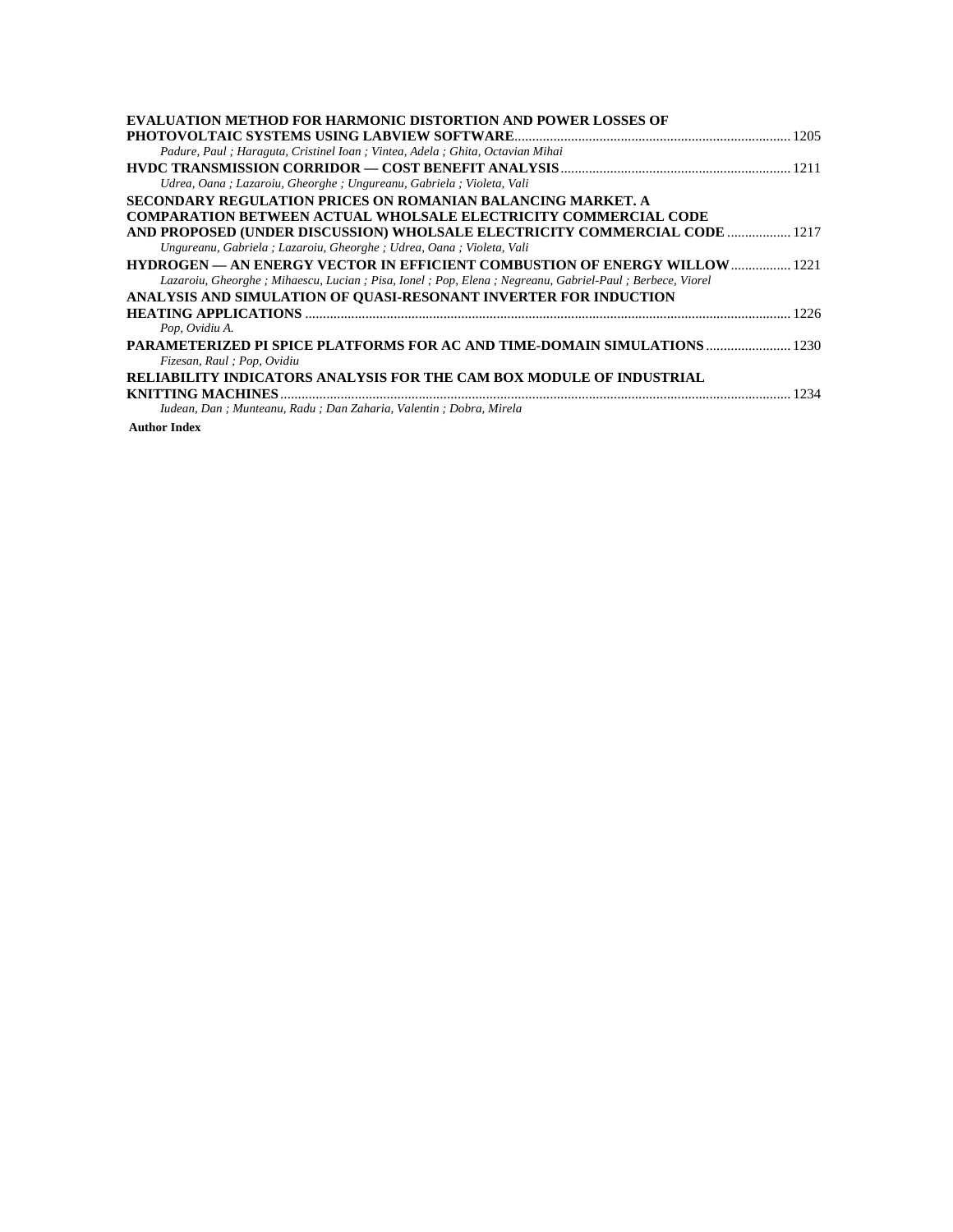### Small Signal Stability Performance of Power System during High Penetration of Wind Generation

Iswadi HR<sup>a,1,2</sup>, D. John Morrow<sup>b,1</sup>, Robert J. Best<sup>c,1</sup> <sup>1</sup> Energy Power and Intelligent Control, Queen's University Belfast Ashby Building, Stranmilis Road, Belfast, BT95AH, United Kingdom <sup>2</sup> Department of Electrical Engineering, University of Riau Kampus Bina Widya, Jl. H.R Soebrantas km 12,5 Pekanbaru, 28293 Riau, Indonesia  $i$ iswadihr $0$ I@qub.ac.uk $\text{\^a}$ , dj.morrow@ee.qub.ac.uk $\text{\^b}$ , r.best@qub.ac.uk $\text{\^c}$ 

*Abstract***- The small signal stability of interconnected power systems is one of the important aspects that need to be investigated since the oscillations caused by this kind of instability have caused many incidents.**

**With the increasing penetration of wind power in the power system, particularly doubly fed induction generator (DFIG), the impact on the power system small signal stability performance should be fully investigated. Because the DFIG wind turbine integration is through a fast action converter and associated control, it does not inherently participate in the electromechanical small signal oscillation. However, it influences the small signal stability by impacting active power flow paths in the network and replacing synchronous generators that have power system stabilizer (PSS).**

**In this paper, the IEEE 39 bus test system has been used in the analysis. Furthermore, four study cases and several operation scenarios have been conducted and analysed. The selective eigenvalue Arnoldi/lanczos's method is used to obtain the system eigenvalue in the range of frequency from 0.2 Hz to 2 Hz which is related to electromechanical oscillations.**

**Results show that the integration of DFIG wind turbines in a system during several study cases and operation scenarios give different influence on small signal stability performance.** 

*Index Terms-***Arnoldi/Lanczos method, DFIG, DIgSILENT, eigenvalue analysis, power system operation, small signal stability, transient stability.** 

#### I. INTRODUCTION

 In order to reduce greenhouse gas (GHG) emission and give concern to climate change, The Kyoto Protocol, as an international agreement has been established in Kyoto on 11 December 1997. The major concern of this agreement is to set a target for industrialized countries and the European Community to reduce GHG [1]. This agreement has encouraged industrialized countries to minimize the using of fossil fuel for power plant. The European Union has planned to increase the contribution of renewable electricity technology up to 39.80% in 2020 [2]. Furthermore, efforts are being made to use renewable sources to generate electricity. Among the various renewable sources, wind power is predicted to have the highest contribution [2].

 With the increasing penetration of wind power in the power system, the impact in power system performance should be fully investigated, particularly for doubly fed induction generation (DFIG) wind turbine since this type of renewable source is gaining prominence in the power system industry. Power system stability is one of the important aspects that need to be investigated particularly small signal

stability since the oscillations caused by this kind of stability have caused many incidents [3].

 Several research efforts have been developed to analyse the influence of wind turbine generators on small signal stability. It is reported in article [4], the impact of DFIG wind farm penetration and voltage control loop on power system oscillation. The study used a two area and four machine power system. The DFIG control was adopted using the general electric (GE) model [5]. These results showed that, by increasing the penetration level of DFIG wind turbines, it provided significant system damping. Furthermore, the increasing gain in the voltage control loop of DFIG enhanced system damping as well.

 The impact of DFIG wind farm on power system oscillations was also reported in article [6]. The results showed that by increasing the level penetration of DFIG wind farm into power system, it enhanced inter-area oscillation damping. On the other hand, with the presence of DFIG wind farm, the inter-area frequency mode was increased significantly.

 Other published work that used factual equivalent Australian power system with DFIG penetration has been investigated in [7]. Different capacities of DFIG have been analysed to obtain the influence on dynamic system stability. It is observed that high levels of wind capacity influence inter area modes and when contingency is applied in the system the value of inter-area damping modes fall below an acceptable level [7].

 Integration of DFIG wind turbines do not inherently participate in the electromechanical small signal oscillation mode since its operation is determined by the converter and associated control. However, the DFIG will influence small signal oscillation mode through four mechanisms, i.e.: displacing synchronous generator, impacting major paths flows, displacing synchronous generator that have power system stabilizer and DFIG control with the damping torque on nearby large synchronous generator [8].

 In this paper, the small signal stability performance of the power system is analysed using IEEE 39 bus test case system. To get more detailed analysis about the benefit and detrimental effect of DFIG penetration into the small signal stability, four study cases have been implemented and analysed where each study case has its own network topology and operation scenario to reflect the influence of DFIG wind turbine on small signal performance through the first three mechanisms listed above.

978-1-4799-6557-1/14/\$31.00 ©2014 IEEE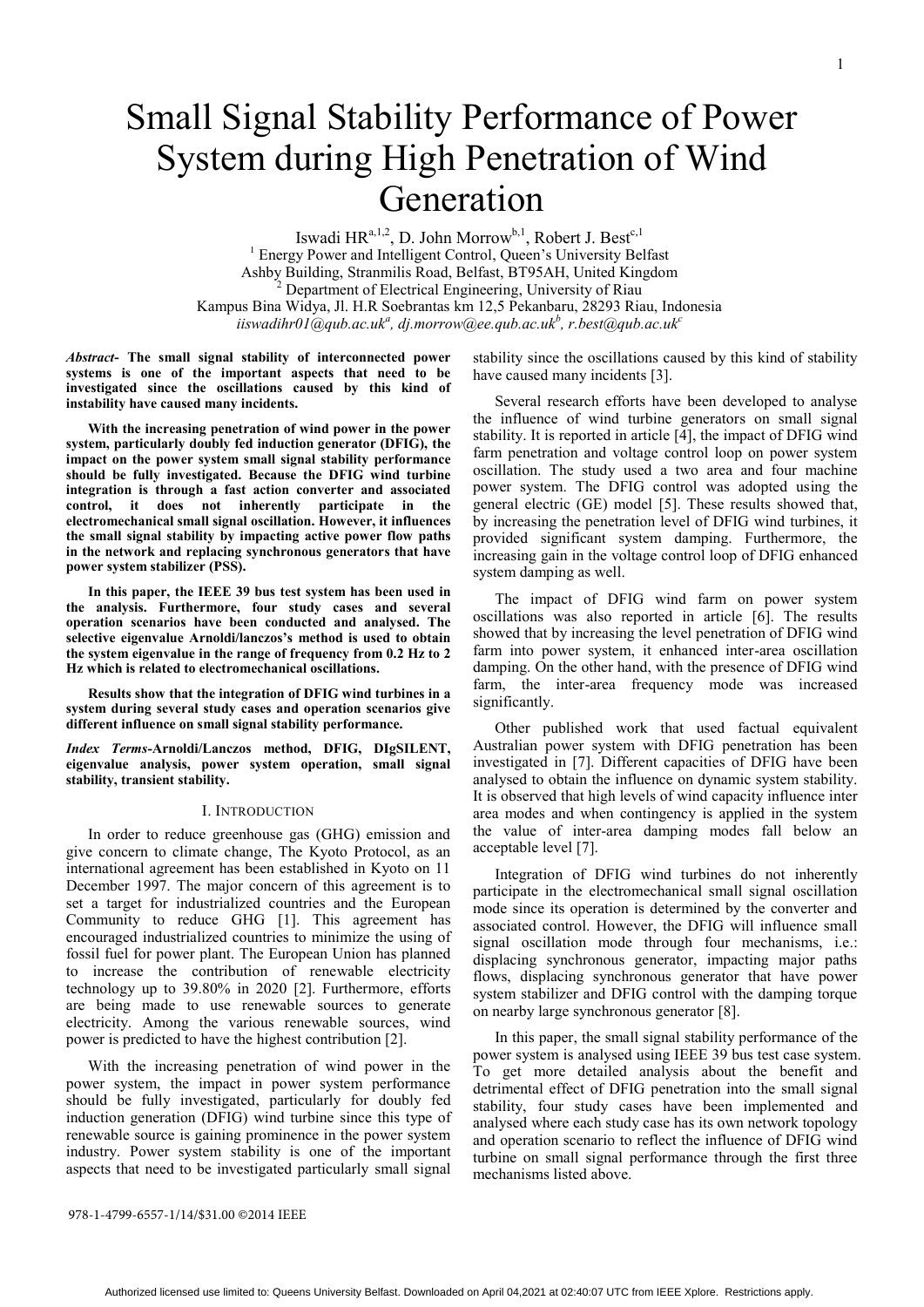#### II. TEST SYSTEM IN DIGSILENT

#### *A. IEEE 39 Bus Test System*

 The IEEE 39 bus equivalent power system [9] shown in Fig. 1 has been constructed using DIgSILENT PowerFactory simulator [10] and used to analyse the small signal stability performance of power system during penetration of DFIG wind turbine. This test system is a well-known 10 machine power system. Generator G1 represents the aggregation of a large number of generators.

 The IEEE 39 bus test system is divided into three generic areas as follow: area 1 has three generators G1, G2 and G3 and area 2 has three generators G8, G9 and G10 while area 3 has four generators G4, G5, G6 and G7.

 It is clear from Fig. 1 that the system has 4 interconnectors connecting the areas. Area 1 and area 2 is connected via 2 interconnectors between bus 1 and bus 39 and between bus 3 and bus 4. Furthermore, two other interconnectors between bus 14 and 15 and between bus 16 and bus 17 are connecting area 1 to area 2 and area 2 to area 3 respectively.



 In this paper, all generators are modelled as 6th order synchronous machines where the parameters are obtained from [9]. These synchronous machines data from [9] are in  $4<sup>th</sup>$  order while DIgSILENT model requires the  $6<sup>th</sup>$  order for the synchronous machine model thus some assumptions need to be made as follows:  $T_{do}$  and  $T_{qo}$  are set to 0.001 s while  $x_{d}$ ,  $x_{q}$  is set equal to  $x_{l}(1 + \varepsilon)$  where  $\varepsilon = 0.001$ .

*B. Automatic Voltage Regulator and Power System Stabilizer Model* 

 Each synchronous generator is equipped with an automatic voltage regulator (AVR) as represented in Fig. 2 which has been modelled using DIgSILENT Simulation Language (DSL) [11].



#### Fig. 2. AVR model

 Furthermore, Fig. 3 represent the power system stabilizer (PSS) installed in each synchronous generator where the parameter data can be found in [12]. It can be seen from Fig. 3 that the PSS uses generator speed as feedback to change the input signal of the AVR.



#### *C. Doubly Fed Induction Generator Wind Turbine Simulation Model*

 A typical configuration of doubly fed induction generator (DFIG) wind turbine is shown in Fig. 4 [13]. Basically, several major components contribute to the dynamic performance of a DFIG wind turbine.

 The frequency converter is set up by two PWM converters with an intermediate DC voltage circuit. The rotor side converter (RSC) is used to regulate the active and reactive component of the rotor current while grid side converter (GSC) can be used for optimum reactive power sharing between the generator and GSC [14]. In this paper, a generator with an output of 3.6 MW is used for building up the wind farm.



Fig. 4. Doubly Fed Induction Generator

#### *D. Study Case and Operation Scenario*

 Four study cases and several operation scenarios in each study case have been analysed in this paper and a brief description of each study case is outlined below:

 Case I: This is a base case operation scenario of the IEEE 39 test case as it is described in [9]. Total load in the system is 6,097.10 MW which is supplied by 10 synchronous generators.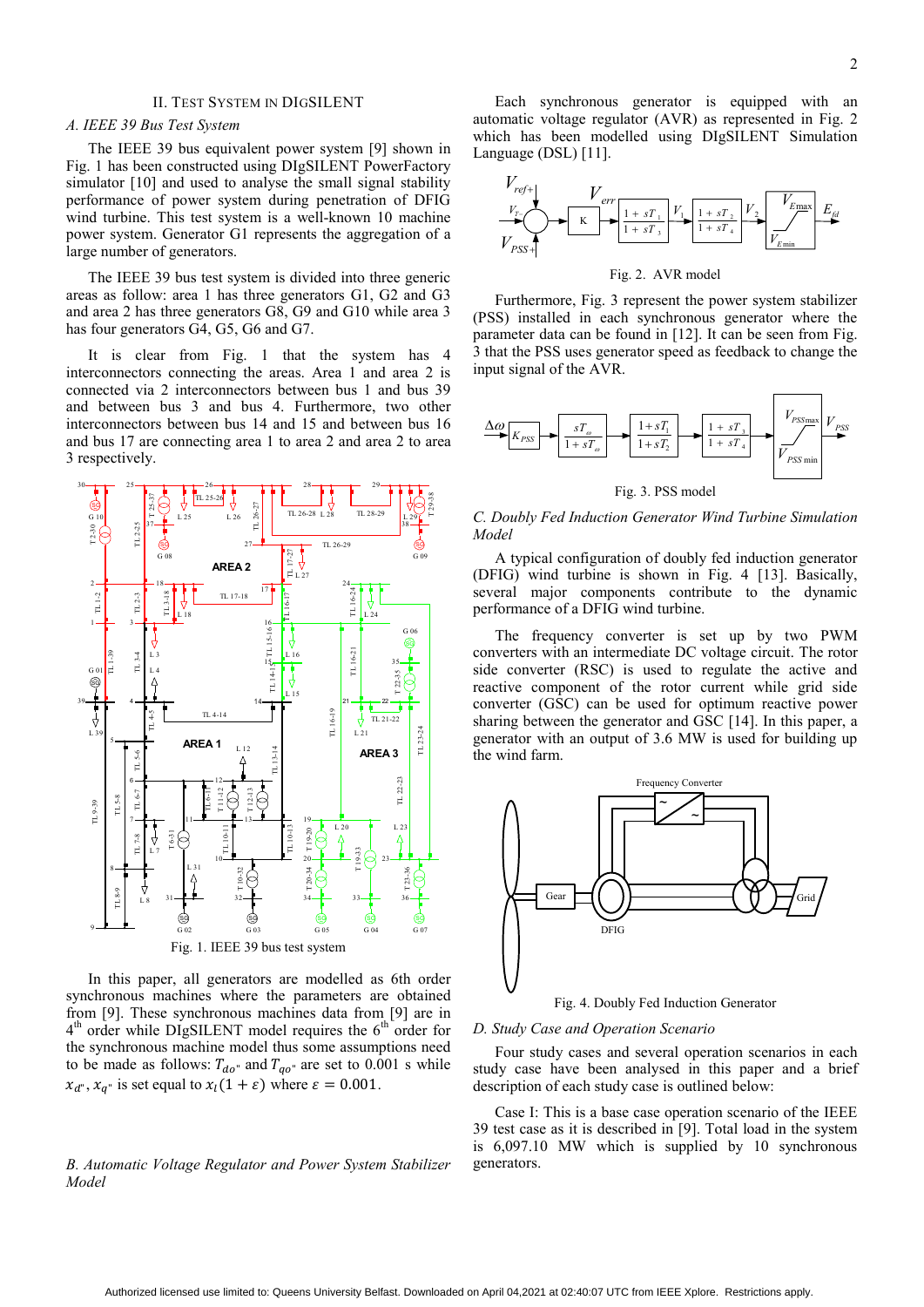Case II: DFIG wind turbine is integrated at the same bus of synchronous generations. The DFIG is operated at unity power factor control mode where it only supplies active power to the system. Increasing active power (from around 10% until 40% of load demand) from the DFIG wind turbine is followed by reducing the same amount of synchronous generator active power at the same location.

 Case III: All synchronous generators in each area were replaced by DFIG wind turbine alternately. The capacity of DFIG is set similar to synchronous generator capacity in that area and it operates at power and voltage control mode.

 Case IV: This it is used to analyse the influence of DFIG wind turbine on small signal stability performance by impacting major paths flows. DFIG wind turbine is integrated in each area with the same capacity. Changing major paths is created by switching off two generators in each area to accommodate power supply from the wind.

#### III. METHOD

#### *A. Small Signal Stability*

 The electromechanical oscillation that occurs in the power system is called the power system oscillation, with frequency oscillation up to a couple of Hertz. This oscillation is part of the stability criteria and is usually characterized as small signal (or small-disturbance) stability. Small signal stability is the ability of the power system to maintain synchronism under small disturbances. Such disturbances occur continually on the system because of small variations in load and generation [15].

 Modal analysis is one of the methods to analyse the behaviour of small signal stability. This method is from the modal control theory where a power system may be described by a set of *n* first order nonlinear differential equations. The linearized form of the system is called the ABCD state space model.

 Once the state space model is obtained, the eigenvector and eigenvalue can be computed using a state matrix A. Moreover, the oscillatory and non-oscillatory mode can be derived from eigenvalue while modes of oscillation can be obtained from eigenvector of matrix A. Real eigenvalues are non-oscillatory modes while complex eigenvalues are oscillatory modes. The oscillation is said to be asymptotically stable when complex eigenvalues have a negative real part.

 Furthermore, when at least one of the eigenvalues has a positive real part, the original system is unstable. A system with the real part of the eigenvalue equal to zero means it is not possible to say anything in the general [15].

 In this paper, the selective modal analysis using Arnoldi/Lanczos's method was used to obtain the small signal stability performance of the power system. This method is very useful since it has the ability to select the eigenvalue of the system in the specific predetermined range of frequency mode (i.e. from 0.1 Hz until 2 Hz in the case of electromechanical oscillation).

#### IV. RESULT AND ANALYSIS

#### *A. Case I: Base Case*

 The case I describes a base case operation of the IEEE 39 bus system without any wind power connected to the system. Table I represents system modes related to the electromechanical low frequency oscillation. All of the modes are considered as small signal stability stable since all of the modes have damping ratio higher than 5%. It is not surprising since all of the synchronous generators have a

power system stabilizer that can improve the damping ratio of the system. Mode 6 is an inter-area type mode between area 1 and area 3 with the lowest damping ratio at 12.8%.

| Tarle I                     |                                    |                  |                  |
|-----------------------------|------------------------------------|------------------|------------------|
| FREQUENCY AND DAMPING RATIO |                                    |                  |                  |
|                             | OF LOW FREQUENCY OSCILLATION MODES |                  |                  |
| <b>Name</b>                 | <b>Frequency</b><br>(Hz)           | Damping<br>Ratio | <b>Mode Type</b> |
| Mode 1                      | 1.179                              | 0.156            | Inter Area 1,2   |
| Mode 2                      | 1.103                              | 0.195            | Inter Area 1,2,3 |
| Mode 3                      | 0.992                              | 0.243            | Inter Area 1,2,3 |
| Mode 4                      | 1.094                              | 0.313            | Inter Area 2,3   |
| Mode 5                      | 1.350                              | 0.191            | Intra Area 1     |

Mode 6 0.577 0.128 Inter Area 1,3 Mode 7 1.360 0.297 Intra Area 3 Mode 8 1.585 0.193 Local

| Mode 10 | 0.679 |       |                |  |
|---------|-------|-------|----------------|--|
|         |       | 0.724 | Inter Area 2,3 |  |
| Mode 11 | 0.423 | 0.734 | Inter Area 1,2 |  |

|          |  | B. Case II: Sharing Power between Conventional Generator |  |
|----------|--|----------------------------------------------------------|--|
| and DFIG |  |                                                          |  |

 Table II presents the summary of the system active power flow and the percentage of DFIG wind turbine penetration for four different operation scenarios. Scenario I until scenario IV are the operation scenarios where DFIG wind turbine increasing from around 10% to 40% of its system demand. DFIG wind turbines were integrated in the same bus to the synchronous generators of the base case network. During this study case, DFIG wind turbines operated in unity power factor which means they only supplied active power to the network. Increasing active power coming from DFIG wind turbines in the system will be compensated by reducing the same amount of active power supplied by synchronous generators.

TABLE II TOTAL GENERATION AND INTERCONNECTOR TRANSFER FOR FIVE OPERATION SCENARIOS

| <b>Scenario</b>          | ВC      | I       | П       | Ш       | IV      |  |  |
|--------------------------|---------|---------|---------|---------|---------|--|--|
| <b>Active Power (MW)</b> |         |         |         |         |         |  |  |
| Synch Generator          | 6140.81 | 5519.09 | 4997.93 | 4277.35 | 3657.34 |  |  |
| Load                     | 6097.10 | 6097.10 | 6097.10 | 6097.10 | 6097.10 |  |  |
| <b>Grid Losses</b>       | 43.71   | 41.7    | 38.8    | 37.85   | 37.03   |  |  |
| Area 2 to Area 1         | 217.23  | 218.68  | 219.87  | 220.8   | 221.49  |  |  |
| Area 3 to Area 2         | 229.68  | 229.83  | 229.94  | 230.01  | 230.05  |  |  |
| Area 1 to Area 3         | 5.14    | 4.04    | 3.15    | 2.48    | 2.02    |  |  |
| DFIG $(\%)$              | 0.00    | 10.16   | 20.31   | 30.47   | 40.62   |  |  |

 Fig. 5 describes the dynamics of the electromechanical modes of the system with different levels of DFIG wind turbine penetration in the system. It can be seen from Fig.5 that the increasing penetration of DFIG wind turbines in the system influences the oscillation modes.

 Damping ratio for mode 1 and mode 2 decrease when the penetration level of DFIG wind turbines is increased. However, mode 2, mode 6 and mode 11 experienced a different influence. Their damping ratios are increased as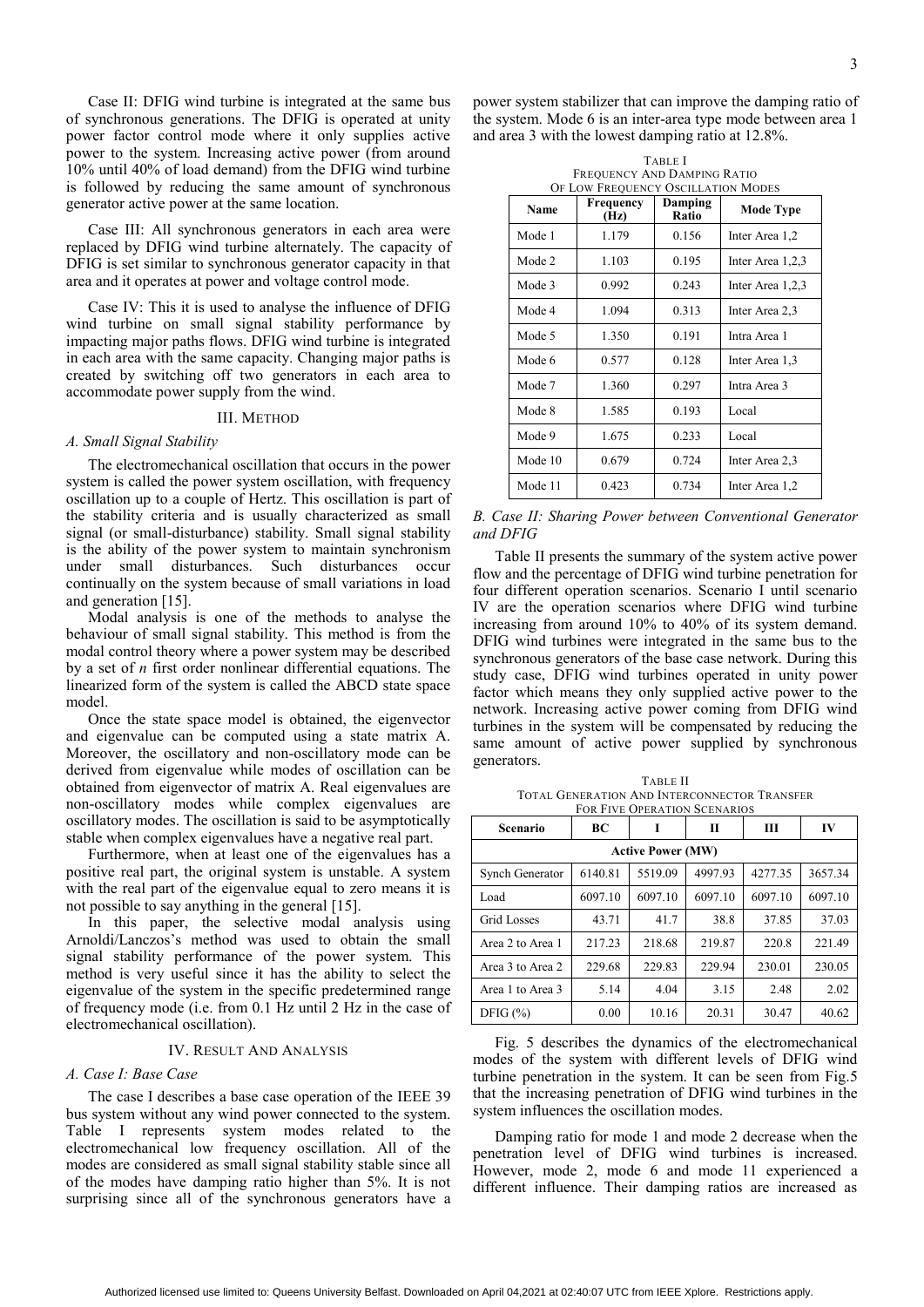level penetration increased. The frequency of mode 5 and mode 8 drops when the penetration level is increased while mode 4 and mode 10 do not have significant change in terms of frequency and damping ratio.



Fig. 5. System eigenvalue with different active power share between synchronous generator and DFIG wind turbine

 From this result can be drawn an initial conclusion that, during the case II, integration DFIG wind turbines give different influences to the small signal stability performance of the system. Some damping ratios of electromechanical have been improved while other modes are decreasing.

#### *C. Case III: Replacing Synchronous Generation with DFIG*

 Table III presents the summary of the system active power flow and the detrimental modes exist during case III.

| Scenario                 | Scenario 1<br>DFIG<br>Area 1 | <b>Scenario 2</b><br><b>DFIG</b><br>Area 2 | <b>Scenario 3</b><br>DFIG<br>Area 3 |  |  |  |
|--------------------------|------------------------------|--------------------------------------------|-------------------------------------|--|--|--|
| <b>Active Power (MW)</b> |                              |                                            |                                     |  |  |  |
| <b>Synch Generator</b>   | 3940.16                      | 4512.85                                    | 3779.7                              |  |  |  |
| Load                     | 6097.10                      | 6097.10                                    | 6097.10                             |  |  |  |
| <b>Grid Losses</b>       | 46.26                        | 39.39                                      | 40.60                               |  |  |  |
| Area 2 to Area 1         | 199.97                       | 221.83                                     | 222.69                              |  |  |  |
| Area 3 to Area 2         | 212.38                       | 226.16                                     | 235.54                              |  |  |  |
| Area 1 to Area 3         | 17.53                        | 1.84                                       | 0.61                                |  |  |  |
| DFIG $(\% )$             | 36.14                        | 26.63                                      | 36.67                               |  |  |  |
| Frequency (Hz)           | 1.104                        | 0.555                                      | 1.148                               |  |  |  |
| Damping Ratio            | 0.173                        | 0.057                                      | 0.151                               |  |  |  |
| Mode Type                | Intra Area                   | Inter Area<br>$1 - 3$                      | Inter Area<br>$1-2$                 |  |  |  |

TABLE III TOTAL GENERATION AND INTERCONNECTOR TRANSFER

 Case III represents the small signal stability performance of IEEE 39 bus test system for the three different operation scenarios. Scenario 1, scenario 2 and scenario 3 are an operating condition when all synchronous generators in each area 1, area 2 and area 3 are replaced by DFIG wind turbines alternately. During case III, the DFIG operated on power and voltage control mode to allow it to absorb or supply reactive power to achieve bus bur (point connection) voltage as its voltage setting.

 It can be seen from table III that the system is considered as stable since all damping ratios of detrimental modes in each scenario are higher than 5%. However, scenario 2 experienced a significant drop on damping ratio (i.e. 5.7%) compared to the small signal performance in the case I (i.e. lowest damping ratio mode is 12.8%).

 The detrimental mode in scenario 2 is categorized as inter-area oscillation where synchronous generator G1 and G3 in area 1 oscillate against synchronous generator G5 in area 3. The participation factor of this oscillation is presented in Fig. 6. The highest participation comes from G1's speed state variable while the state variable from the PSS in each generator contributes to this oscillation as well. It may suggest that proper tuning of PSS parameters is needed in order to damp or improve small signal stability performance.



Fig. 6. Participation factor for detrimental mode during study case III scenario 2.

#### *D. Case IV: Diversified DFIG Across the Area*

 During case IV, the DFIG wind turbines were integrated at four locations in each area. The DFIG wind turbine was integrated at bus 5, 7, 11, and 13 in area 1 while 8 DFIG wind farms were occupied bus 17, 18, 26 and 28 in area 2 and bus 15, 19, 21 and 24 in area 3 respectively. Total capacity of DFIG wind farm in the system is around 19.8% of system demand.

 Scenario 1, scenario 2 and scenario 3 are the operation scenarios where in order to accommodate power from 12 DFIG wind farms, 2 of the synchronous generators in each area were keep off line during each scenario and one of the remaining synchronous generators in that area was selected as the slack generator to balance active power between load and generation. By switching off particular synchronous generators, it will change the active power path because at that condition, system demand get it power supply from DFIG wind turbine at different locations to an offline synchronous generator. Furthermore, the number of state variable of system is decrease since PSS and AVR and dynamic model form synchronous generator have been removed in turn it affect the A system matrix.

Table IV presents the summary of the system active power flow and the detrimental modes exist during study case IV for three different operation scenarios 1, 2 and 3. It can be seen from the table IV that the mode with the lowest damping in each scenario has significant change compared to the performance of case I.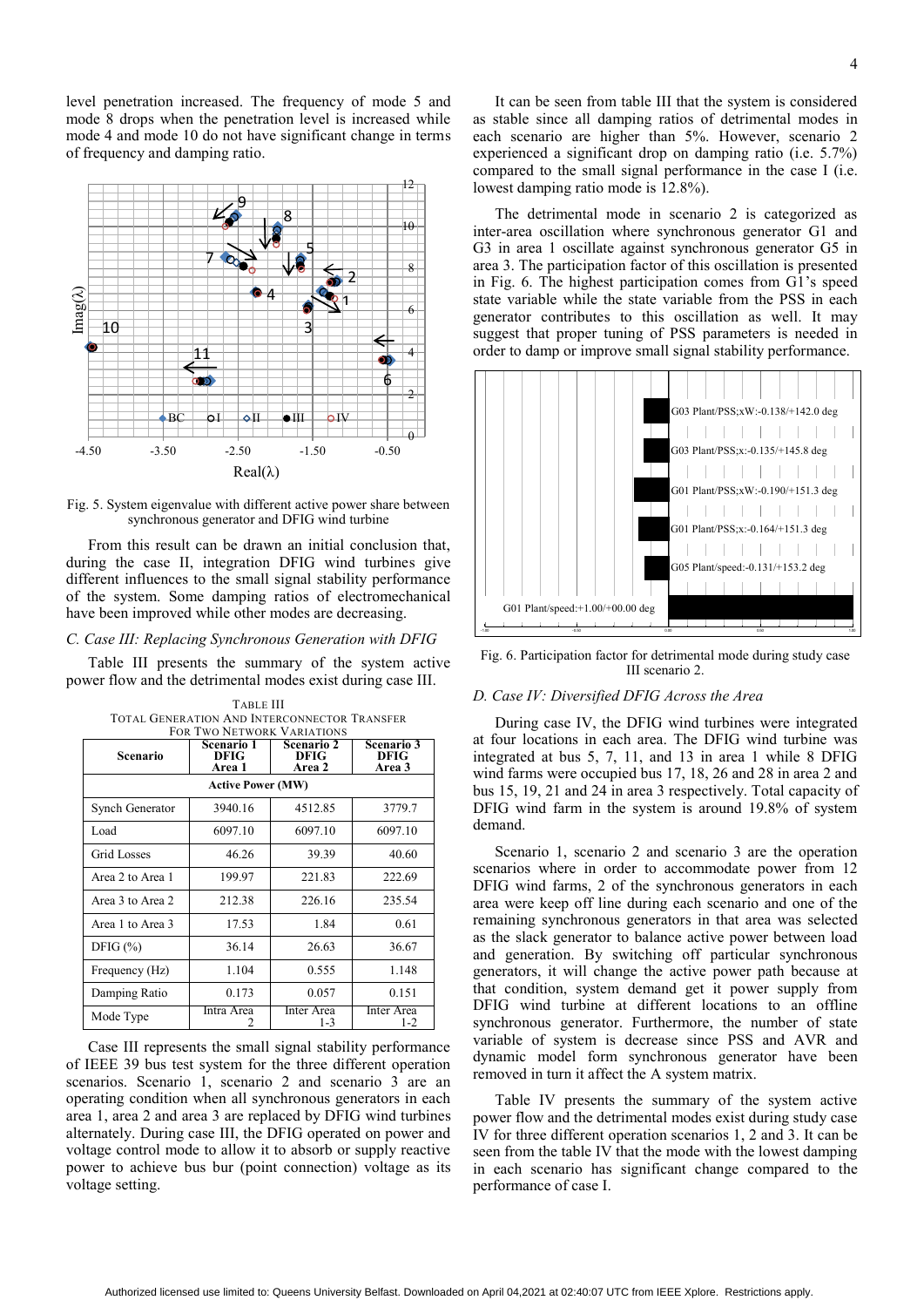TABLE IV FREQUENCY AND DAMPING RATIO OF DETRIMENTAL MODES DURING DFIG DIVERSIFIED ACROSS THE AREA

| Scenario                 | 1                   | $\mathbf{2}$       | 3                                 |  |  |  |
|--------------------------|---------------------|--------------------|-----------------------------------|--|--|--|
| <b>Offline</b>           | $G2$ and $G3$       | G8 and G9          | G <sub>4</sub> and G <sub>7</sub> |  |  |  |
| Slack generator          | G5                  | G10                | G5                                |  |  |  |
| <b>Active Power (MW)</b> |                     |                    |                                   |  |  |  |
| Synch Generator          | 4953.93             | 4943.46            | 4927.45                           |  |  |  |
| Load                     | 6097.1              | 6097.1             | 6097.1                            |  |  |  |
| <b>Grid Losses</b>       | 66.43               | 55.96              | 39.95                             |  |  |  |
| Area 2 to Area 1         | 616.73              | $-155.150$         | 92.61                             |  |  |  |
| Area 3 to Area 2         | 238.61              | 653.750            | $-292.910$                        |  |  |  |
| Area 1 to Area 3         | $-380.08$           | $-31.750$          | 281.090                           |  |  |  |
| DFIG $(\%)$              | 19.84               | 19.84              | 19.84                             |  |  |  |
| Frequency (Hz)           | 0.539               | 0.569              | 0.594                             |  |  |  |
| Damping Ratio            | 0.065               | 0.082              | 0.149                             |  |  |  |
| Mode Type                | Inter Area<br>1&8.3 | Inter Area<br>1&83 | Inter Area<br>1&2                 |  |  |  |

 Although, the system is considered as stable, the damping ratio in scenario 1 (6.5%) and scenario 2 (8.2%) drop significantly compared to the lowest damping ratio during case I (12.8%). In contrast, the damping ratio is slightly higher during operation scenario 3.

 The detrimental mode in the scenario 1 and 2 during study case IV are categorized as inter-area oscillation between generator in area 1 and area 3. As it is shown in Fig. 7, speed and PSS state variables from generator G1, G5 and G9 contribute to the oscillation during scenario 1 while generator G1, G3 and G5 contribute to the oscillation in scenario 2 as it is shown in Fig. 8.



Fig. 7. Participation factor for detrimental mode during study case IV scenario 1.

Although the highest participation comes from the speed state variable, this detrimental mode could be improved by retuning the PSS which is installed in each of the synchronous generator's that are involved in the oscillation. A suitable method of PSS tuning during the integration of wind is proposed for future work.



Fig. 8. Participation factor for detrimental mode during study case IV scenario 2.

#### V. CONCLUSION

 The impacts of the DFIG wind turbine integration on small signal stability have been analysed in this paper. The presence of DFIG in the system gives different influences on the system eigenvalue depending on the study case and operational scenario.

 The result from case II showed that by increasing the active power share between DFIG wind turbine and the existing synchronous generators gives different influences on the system damping where some modes experienced an increase in damping ratio while other modes decreased.

 Operation scenario 2 in case III experienced a significant drop in terms of system damping. Impacting the active power flow paths and replacing some synchronous generators as it is illustrated in case IV influences small signal stability performance as well.

 The presence of DFIG wind turbine in a power system changes the operation condition and network topology of power system hence existing PSS installed in particular synchronous generator is need to be re-tuned. A self-tuning PSS method seems to be suitable for the power system with wide range of operation change in order to have small signal stability performance with an optimum damping ratio.

#### **ACKNOWLEDGEMENTS**

 The authors wish to thank the Directorate General of Higher Education (DIKTI), The Ministry of Education and Culture, The Republic of Indonesia for providing Iswadi HR a PhD scholarship to pursue his PhD at Queen's University Belfast, United Kingdom.

#### **BIOGRAPHIES**

**Iswadi HR (S'12)** was born in Kampar, Indonesia in 1978. He received the B.Eng and M.Eng degrees in electrical engineering from University of Diponegoro and Bandung Institute of Technology, Indonesia in 2002 and 2007 respectively.

 He started his academic career as an instructor (asisten ahli) and a lecturer (lektor) in electrical engineering at University of Riau, Indonesia in 2003 and 2010 respectively. He is currently pursuing a PhD degree at Queen's University Belfast, United Kingdom. His research interests are power system stability, power system protection and renewable energy.

**D. John Morrow (M'99)** was born in Dungannon, Northern Ireland in 1959. He received the B.Sc and PhD degrees from Queen's University Belfast, United Kingdom in 1982 and 1987 respectively.

Since 1987, he has been a lecturer in electrical engineering at Queen's University Belfast, United Kingdom with research and consulting interests in electric power systems, power system instrumentation and gen-set